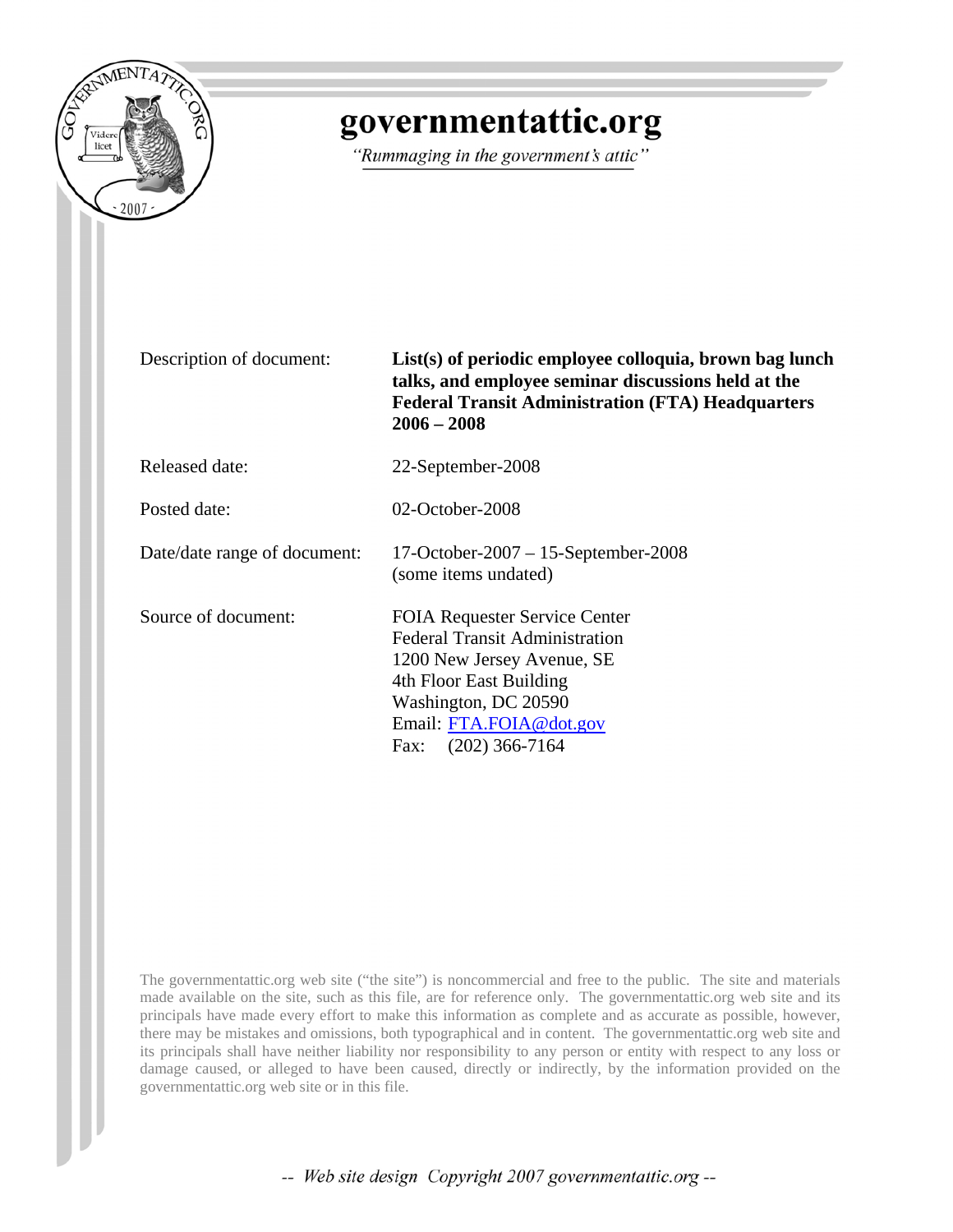

U.S. Department of Transportation **Federal Transit Administration**

1200 New Jersey Avenue S.E. Washington, D.C. 20590

**SEP 222008**

Our File No. FY08-0194

This is in response to your e-mail requesting information under the Freedom of Information Act (FOIA). Specifically, you requested a copy of the, "list(s) of periodic employee colloquia, brown bag lunch talks, and employee seminar discussions held at the Federal Transit Administration (HQ) in 2006, 2007 and 2008, preferably including their title/subject, the speaker and date."

We have searched our files and found documents responsive to your request, which we have enclosed. The duplication fee for this document is negligible and is waived pursuant to the FOIA and the Department of Transportation regulations, 49 C.F.R. §7.44 (c).

I hope this information meets your needs.

Sincerety,<br>*HOWWW* 

Tommy Carter Director, Office of Management Planning

Enclosure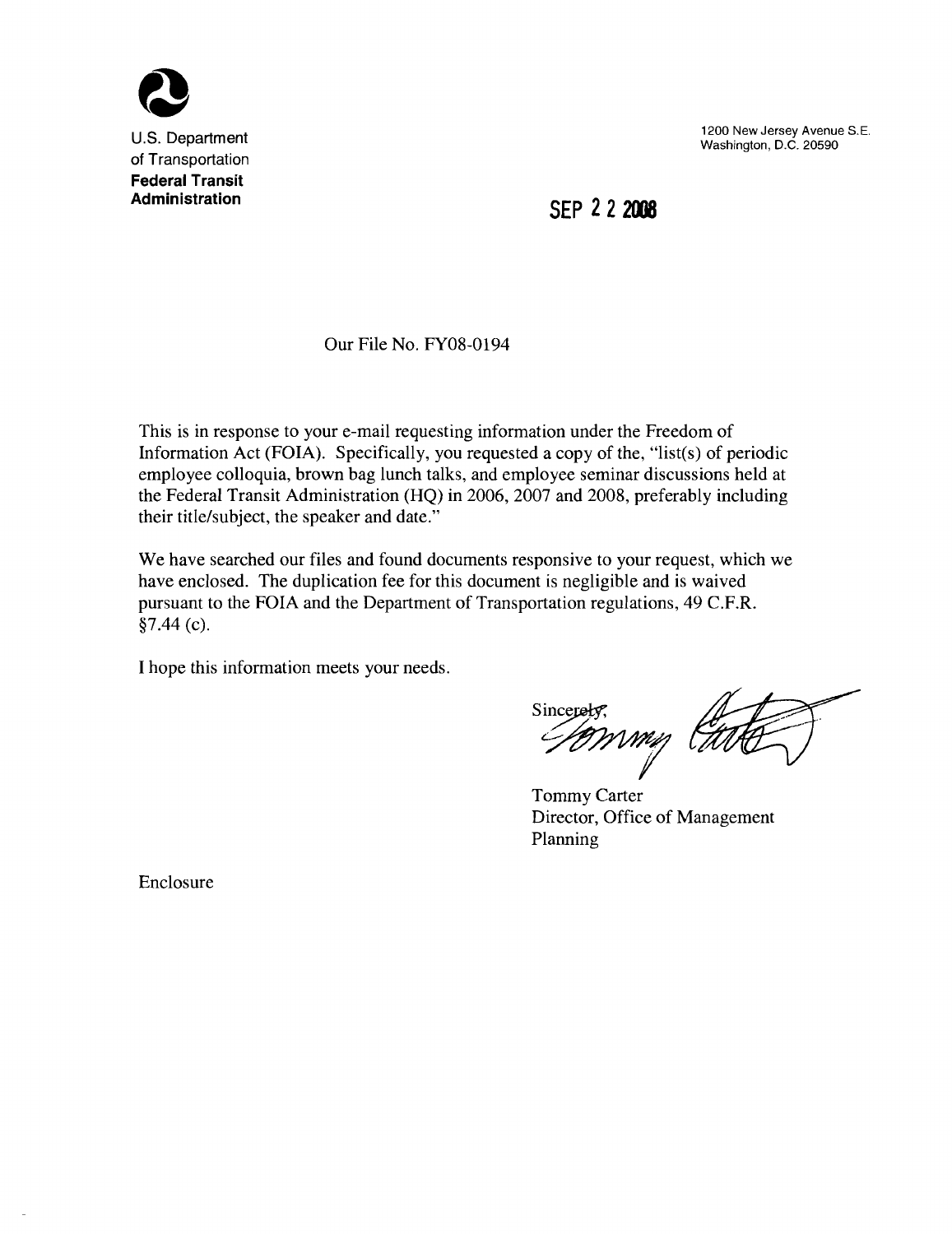Policy Forums FOIA Request FY08-0194

| <b>Presentation Date</b> | <b>Speaker Name</b>                                                                      | Topic                                                                                                                                                                                                                                                   |
|--------------------------|------------------------------------------------------------------------------------------|---------------------------------------------------------------------------------------------------------------------------------------------------------------------------------------------------------------------------------------------------------|
| September 7, 2006        | Kenneth Orski, publisher of<br><b>Innovation Briefs</b>                                  | 1) What should be the role of FTA in<br>public transportation?<br>2) How will congestion mitigation<br>impact public transportation?<br>3) How do we turn public/private<br>partnerships from theory into reality<br>in public transportation projects? |
| September 22, 2006       | Robert W. Poole, Jr.,<br>Director of Transportation<br><b>Studies, Reason Foundation</b> | Relieving Traffic Congestion in<br>America's Metropolitan Areas                                                                                                                                                                                         |
| November 2, 2006         | Alan E. Pisarski,<br>independent consultant                                              | Commuting in America, I, II, and III                                                                                                                                                                                                                    |
| February 28, 2007        | Paul Weyrich, CEO of the<br>Free Congress Research and<br><b>Education Foundation</b>    | <b>Federal Transit Policy and Public</b><br>Transportation                                                                                                                                                                                              |
| April 3, 2007            | David Lewis, HLB, Inc.                                                                   | Identifying the Benefits of Public<br>Transportation                                                                                                                                                                                                    |
| April 5, 2007            | Christopher Zimmerman,<br>Arlington County, VA,<br><b>Board of Supervisors</b>           | Public Transportation and Land<br>Development in Arlington County, VA                                                                                                                                                                                   |
| November 5, 2007         | No speaker                                                                               | <b>Reauthorization Town Hall</b>                                                                                                                                                                                                                        |
| December 4, 2007         | Joseph Aldy                                                                              | <b>Reauthorization Retreat: US Climate</b><br>Change Policy and the Transportation<br>Sector                                                                                                                                                            |
| January 17, 2008         | No speaker                                                                               | Brown Bag: Non-Urbanized Area<br>Program                                                                                                                                                                                                                |
| <b>January 24, 2008</b>  | No speaker                                                                               | Brown Bag: Planning Programs and<br><b>Climate Change</b>                                                                                                                                                                                               |
| January 31, 2008         | No speaker                                                                               | Brown Bag: Transit System<br><b>Improvement Program</b>                                                                                                                                                                                                 |
| February 7, 2008         | No speaker                                                                               | Brown Bag: Program Incentives and/or<br>an Incentive Program                                                                                                                                                                                            |
| February 14, 2008        | No speaker                                                                               | Brown Bag: Research and Innovation<br>Program                                                                                                                                                                                                           |
| February 21, 2008        | No speaker                                                                               | Brown Bag: Safety, Security and<br><b>Emergency Response</b>                                                                                                                                                                                            |
| March 6, 2008            | No speaker                                                                               | Brown Bag: Project Delivery and<br>Streamlining                                                                                                                                                                                                         |
| March 13, 2008           | <b>Robert Stanley and James</b><br>McLary                                                | Policy Forum: Mobility Management<br>and the New Paradigm Studies                                                                                                                                                                                       |
| March 20, 2008           | No speaker                                                                               | Brown Bag: Innovative Financing                                                                                                                                                                                                                         |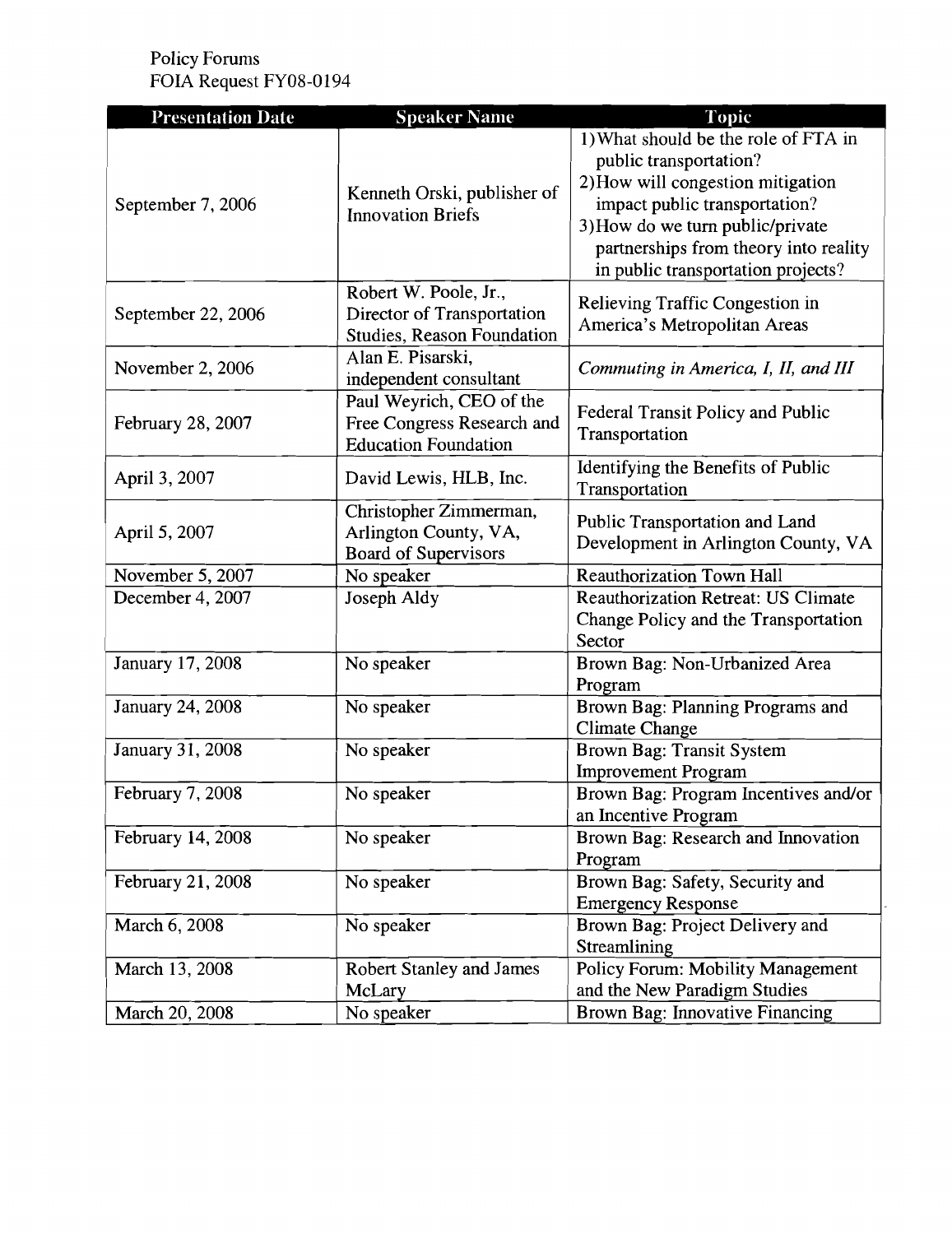Page I of 17 Revised: 9/9/2008 2: 15 PM

# August 2008

# 8/1l/08

- Discussion of Enhancement of Bi Weekly Regional Conference Call Susan Wallace TAD & Darren Jaffe - TPM
- Grantee Engine Maintenance Issue Darren Jaffe TPM
- Annual Oversight Meeting (2008 and 2009) Deb Bilek TPM
- Calls for Discussion of SOPs Nydia Picayo TPM
- 2008 United We Ride Leadership Awards Pam Brown TPM
- Regional Questions/Comments

# July 2008

# 7/28/08

- GAO Review of Triennial Review Program Robert Owens
- Update on State of Good Repair Summit Dale Wegner
- Grants Management Meeting in FY 2009 Nydia Picayo
- Update on Final Circulars Nydia Picayo
- Update FMO Resource Guide Linda M. Barnes
- Funds Transfers Under JARC/New Freedom Programs David Schneider & Nancy Grubb
- Discussion of Enhancement of Bi Weekly Regional Conference Call Susan Wallace & Darren Jaffe
- Regional Questions/Comments

#### 7/14/08

- Info/Update: FTA/FHWA Planners Seminar and FTA-only Meeting (July 22-25) Victor Austin
- **Regional Questions/Comments**

#### June 2008

#### 6/30/08

- CEO Safety Summit on  $7/23/08 \& 7/24/08 -$  Esther White
- Update on FTA C 9300.1B circular Nydia Picayo
- Status of Over-the-Road Bus Announcement for 2007 and 2008 OTRB Award Recipients - Blenda Younger
- Transit Safety and Security Roundtable Bridget Zamperini
- Update on Connecting Communities Program Bridget Zamperini
- Regional Questions/Comments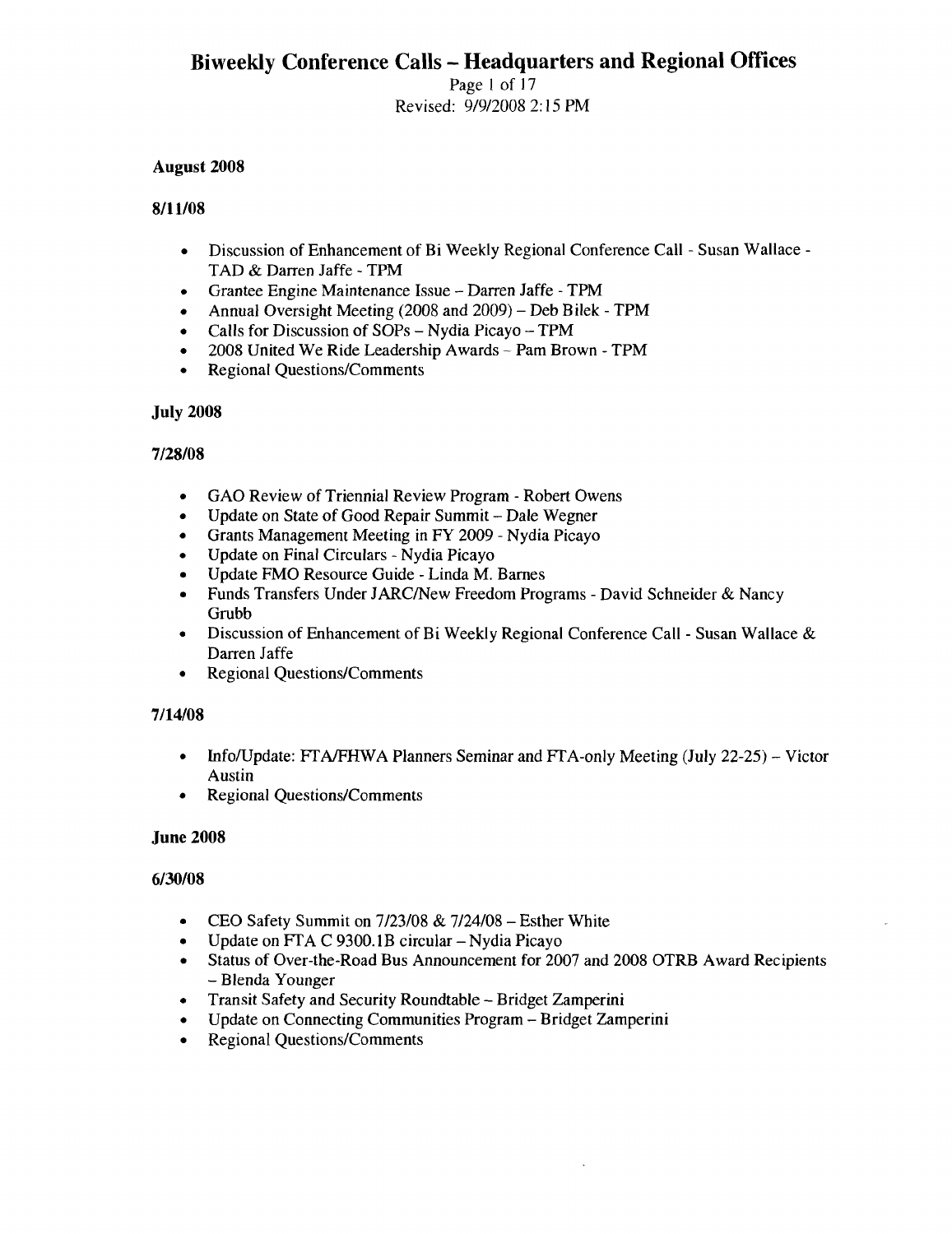Page 2 of 17 Revised: 9/912008 2: 15 PM

# *6/16/08*

- TEAM User/Grants Management System Steering Committee Meeting Walt Mokey
- Regional Input on JARC/New Freedom Grant Applicant SMP/PMPs David Schneider
- Staffing Update for Section 5310 Program David Schneider
- Award of the SMR Contracts Tretha Chromey
- OTrak Release of Version 9.0 Tretha Chromey
- Regional Questions/Comments

# *6/2/08*

- FTA Planners Meeting July 22, 2008 Victor Austin and James Garland
- Charter Bus Changes for Triennial Reviews Crystal Peyton
- TPM Oversight Calendar Tretha Chromey
- 2009 Oversight Program Khuong Luu
- Regional Questions/Comments

# May 2008

# *5/19/08*

- FTA "Outstanding Achievement Award for Excellence in Environmental Document Preparation" - Julie Atkins
- PSR Assignments Jim Muir
- Treasury \$50 Million Rule Michael Whitaker
- HR 1195 (SAFETEA-LU Technical Corrections) Rita Maristch
- Program Guidance Tool User Acceptance (UA) Testing Nydia Picayo
- Tribal and Clean Fuels NOFAs Lorna Wilson
- Regional Questions/Comments

# *5/5/08*

- Status of Action Items from Oversight Conference Deborah Bilek
- Status of the Over-the-Road Bus awards for  $2007 \& 2008$  funds Henrika Buchanan-Smith
- Changes to New Freedom Guidance David Schneider
- Status Updates of Circulars Nydia Picayo

# April 2008

# *4/21/08*

- DHS Transportation Security Grant Program Bridget Zamperini
- PTA Contact Us Tool Ketrina Nelson, TCA
- DOT eGrants Initiative and TEAM / HHS-ACF Fit-Gap Analysis of the Grants Management System - Walt Mokey, TPM
- JARC and New Freedom Supplemental Agreement Henrika Buchanan-Smith, TPM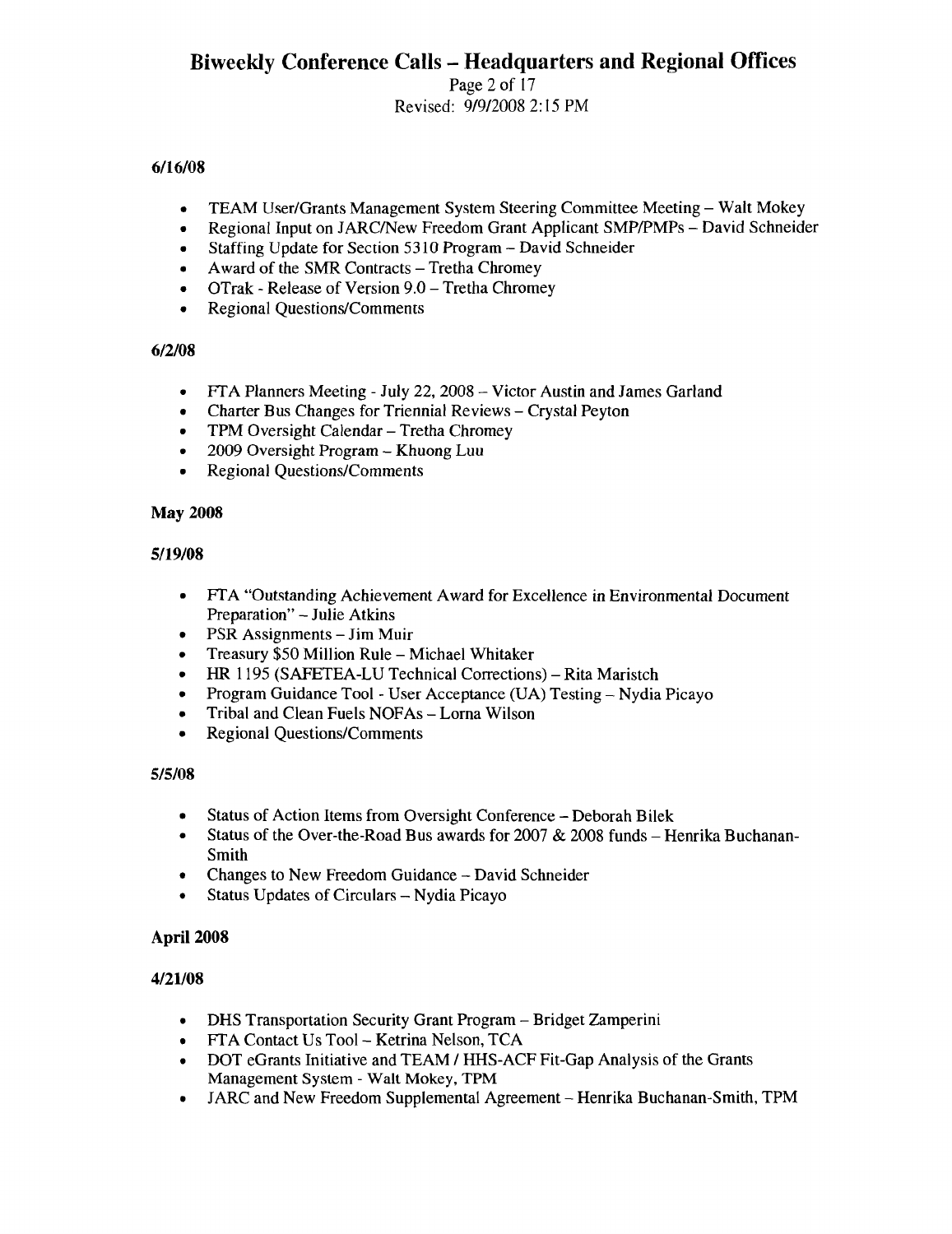Page 3 of 17 Revised: 9/912008 2: 15 PM

- Update on Information Sessions Nydia Picayo, TPM
- Regional Questions/Comments

#### 417/08

- FfAIFHWA Planner's Seminar in July Victor Austin, TPE
- Coordinated Plan planning process during the Planning Certification Review Charlie Goodman, TPE
- Status of State Management Review Contract Tretha Chromey, TPM
- Frequency of Information Sessions Nydia Picayo, TPM
- Lapsing Earmarks Henrika Buchanan-Smith, TPM
- Procurement System Review and Workshops Jim Muir, TPM
- Regional Comments, Questions

#### March 2008

#### 3/24/08

- Annual Oversight Conference Vince Valdes, TPM
- Recent Changes to 5310/JARC/NF Q &A Document on the Topic of Coordinated Planning - David Schneider, TPM
- Requirements for Milestone Progress Report and Financial Status Report -Nydia Picayo, TPM
- Energy Act Provisions: CMAQ Federal Share Darren Jaffe, TPM
- Regional Comments, Questions

#### February 2008

#### 2125/08

- United We Ride Policy Issues Mary Martha Churchman/Doug Birnie, TPM
- NTI Training Candace Noonan, TPE
- ECHO Questions Follow-up Gwen Daniel, TBP
- Annual Oversight/Grants Management Meeting Deborah Bilek, TPM
- ARC New Freedom Program Implementation Update David Schneider, TPM
- Regional Comments, Questions

Attachments and related items on ECHO from Monday February 25, 2008 meeting:

- Response to ECHO Issues from Bi-Weekly Summary 2 11 08 Final.doc
- ECHO-Web Registration Package (Jan 2008)rev.pdf
- Internal Guidance Document for ECHO Processor (FY2008)rev.doc
- Overview4ECHOGrantPayment(Feb 2008)rev.ppt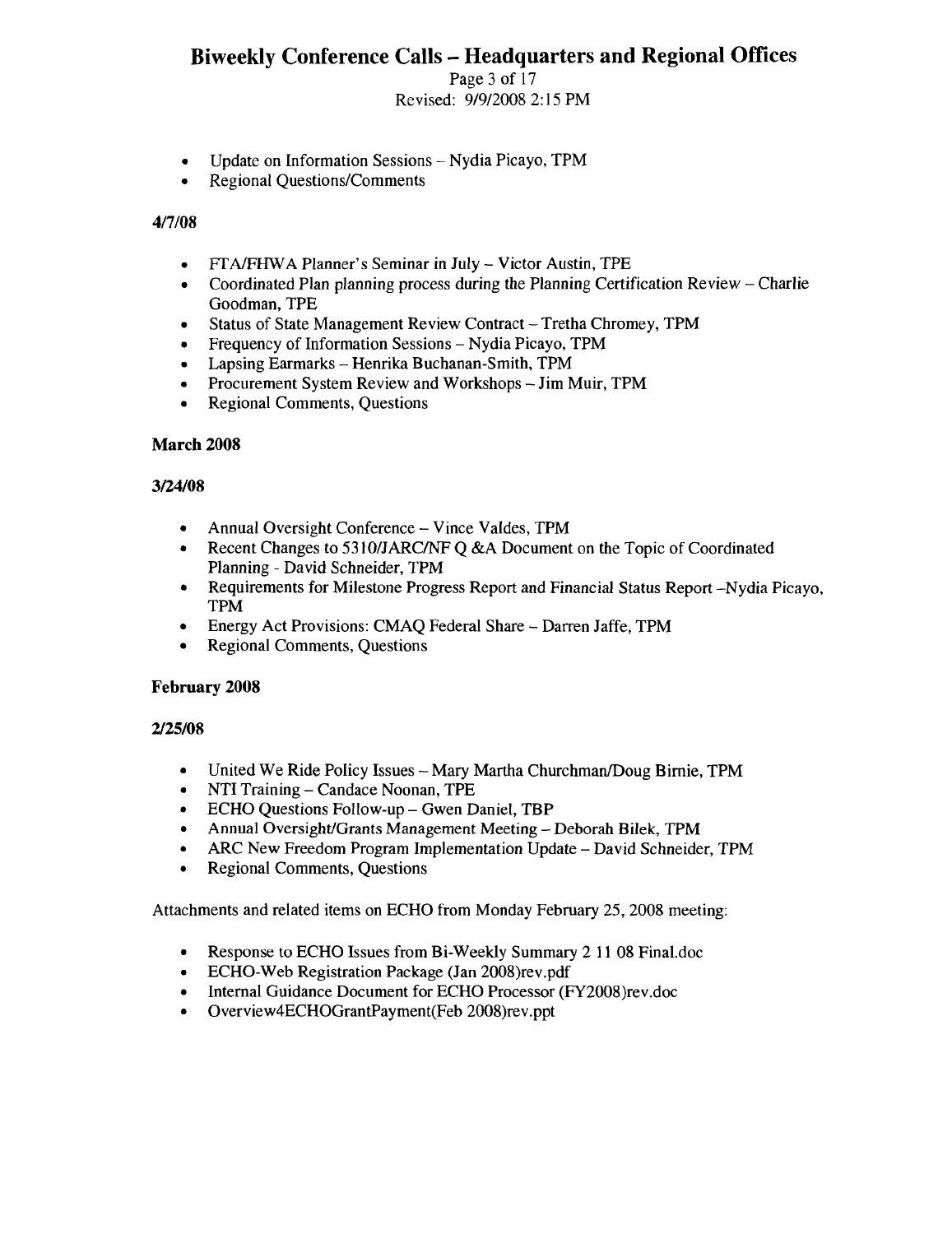Page 4 of 17 Revised: 9/9/2008 2: 15 PM

# 2/11/08

- Joint FHWA and FTA Planning Seminar Victor Austin, TPE
- New Starts Report Beth Day, TPE
- ECHO and Establishing New Grantees Michael Whitaker, TBP
- Annual Oversight Meeting, Continuous Improvement of Oversight Program and Reauthorization Oversight Working Group - Deborah Bilek, TPM
- 2008 State Management Review Contract Status and new items Tretha Chromey, TPM
- 2008 Procurement System Review Contract Status and new item 2008 PSR Workshops - Jim Muir, TPM
- Regional Comments, Questions

# January 2008

# 1/14/08

- Charter Bus Final Rule (Please see two attachments: Fact Sheet and Briefing) Linda Lasley, TCC/TOA
- Procedures for the transfer of flex funds (CMAQ and STP) from FHWA to FfA HQ and to the Regions - Kris Clarke, TBP
- Status of the Apportionments/Allocations Notice and status of earmark extensions Mary Martha Churchman, TPM
- Backlog of Guidance questions/Guidance Contacts Nydia Picayo, TPM
- TEAM-web Password Changes Walt Mokey, TPM (Walt is unable to attend call but has provided the attached notes)
- Regional Comments, Questions

# December 2007

# 12/17/07

- Administrative Modifications vs. Amendments in Metropolitan Transportation Plans, TIPs, and STIPs. Reference: Statewide Transportation Planning; Metropolitan Transportation Planning: Final Rule (from http://www.fta.dot.gov/planning/metro/regs/) Region planners are asked to provide examples of thresholds cited in planning MOUs. - Darin Allan, TPE
- AASHTO Multistate Technical Assistance Program Meeting David Schneider, TPM
- Continuing Resolution Mary Martha Churchman, TPM
- NTD Ridership Numbers Keith Gates, TBP
- Two Year Pilot of In-Kind Match for Intercity Bus Mary Martha Churchman, TPM
- Changes to TEAM New passwords and their complexity Walt Mokey, TPM
- Regional Comments, Questions

# 12/3/07

- No agenda items for this call.
- Region 10 announced award of their first Urban Partnership grant.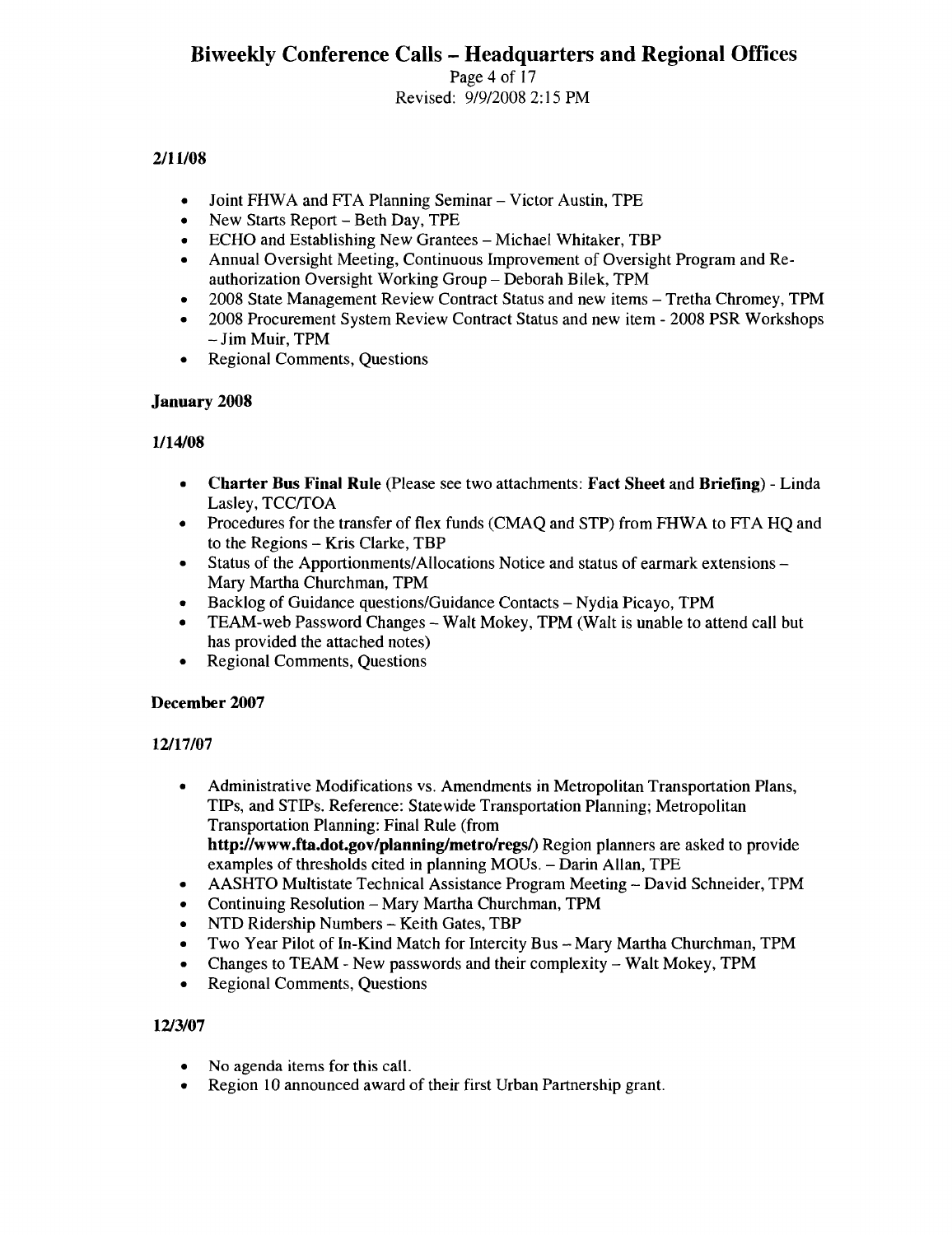Page 5 of 17 Revised: 9/912008 2: 15 PM

#### November 2007

#### *11119/07*

- PMO update Steve Asatoorian, TPM
- Oversight Updates: SMR, PSR and Triennial, etc. Khuong Luu, TPM
- Transit Trends Reporting/OTRAK Data Deborah Bilek, TPM
- Reauthorization Activities Joanne Waszczak, TBP
- Congestions Reduction Demonstration Notice Mary Martha Churchman, TPM
- Continuing Resolution Kris Clarke, TBP
- Review of Regional Guidance Nydia Picayo, TPM
- Regional Comments, Questions

#### October 2007

# *10/22107*

- MPO and Designated Recipient Program Authority for Section 5307 Funds- Mary Martha Churchman, TPM and Charlie Goodman, TPE
- TEAM FY 08 Project List of Candidates for Closure Walt Mokey, TPM
- Triennial Review Program Consultants Kick-Off Meeting Update Khuong Luu, TPM
- Toll Revenue Credits: How to calculate the allowable credit in lieu of the SAFETEA-Lu changes http://www.fhwa.dot.gov/specialfunding/020807.cfm - Nydia Picayo, TPM
- Deadline for receipt of new/revised State Management Plans and large urbanized area Program Management Plans (JARCINF/531O and 5311) - David Schneinder, TPM
- Update on the ATPPL project selections Scott Faulk, TPM 7. Regional Comments, **Questions**

# *10/09/07*

- TEAM Gwen Daniel, TBP
- Coordination of Conference Calls between Headquarters and Regions Larry Penner, TRO-2
- Status on Triennial Review Vince Valdes, TPM
- Status of Certifications and Assurances Vince Valdes, TPM
- Reauthorization Update Mary Martha Churchman, TPM
- Local Coordinated Plans David Schneider, TPM
- Regional Comments, Questions

#### September 2007

#### *9/24107*

- Managerial Cost Accounting/LDR Peter Chipman, TBP-20
- Annual Grantee Oversight Assessment Research Recipients Bruce Robinson, TRI-l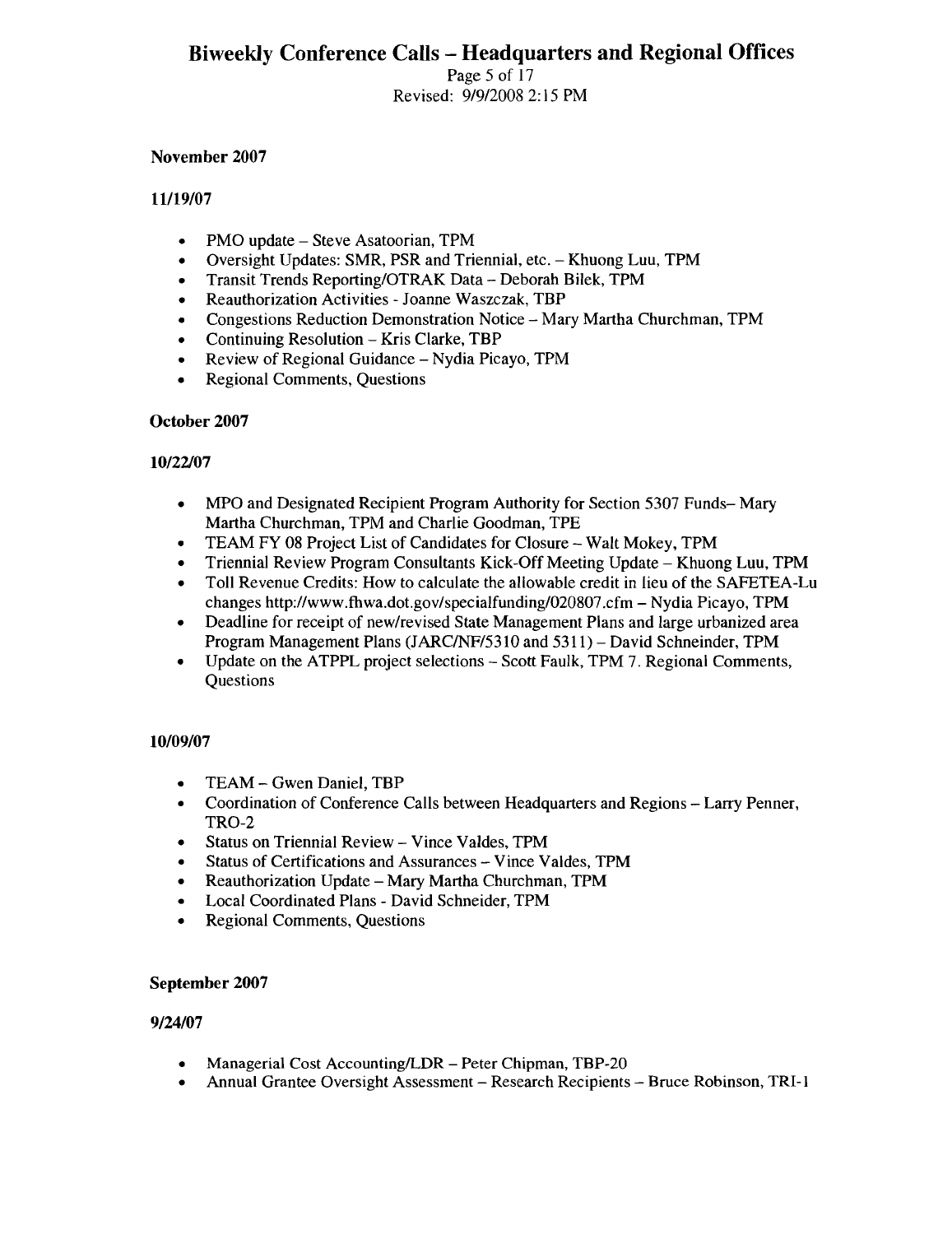Page 6 of 17 Revised: 9/912008 2: 15 PM

- Publication of Notice of Availability for Circulars Nydia Picayo, TPM-40
- Status on Triennial Review Contract- Vince Valdes, TPM-40
- Status of PMO Contract Jessica Shaw, TPM-20
- FfA Order 7001.1 A, "Regulation, Policy and Guidance Development Process." Tim Steinitz, TBP-12
- FfA's Reauthorization Town Hall and Reauthorization Website on FfAnet Tim Steinitz, TBP-12
- New JARC and New Freedom Updates David Schneider, TPM-lO: - web pages on www.fta.dot.gov
	- 531O/JARClNew Freedom program rollout questions and answers
	- Designated recipients for JARC and New Freedom programs
	- Local Coordinated Plans
- Regional Comments, Questions

# 9/10/07

- Report on NS Con Fab Sean Libberton, TPE-21
- EMT Circular Review Schedule Nydia Picayo, TPM-40
- Reserving state administration funds in TEAM for the JARC and New Freedom Programs - Mary Martha Churchman, TPM-10
- Extension of funds that have lapsed in  $FY'06 Mary Marth$  Churchman, TPM-10
- Grants at Department of Labor, Ken Johnson, TPM-10
- Urban Partnership Program Sherry Riklin, TPE-2
- Regional Comments, Questions

# August 2007

# 8/27/07

- "Beyond ADA" David Schneider, TPM-10
- CTAA Paid for Travel- Pam Bell, TPM-1
- Circular Revision Schedule Cheryl Hershey, TPM-40
- Urban Partnership Program Sherry Riklin, TPE 2
- Regional Comments, Questions

#### 8/13/07

- LDR Task Number for Minnesota Bridge Activity Peter Chipman TBP
- Targeted Technical Metropolitan Planning Assistance Darin Allan TPE-12
- Leadership Effectiveness Inventory (LEI) Assessment Bill Harvey TAD-30
- Update on Bus Discretionary Program NOFA Mary Martha Churchman TPM-lO
- TEAM Preparing for End of Year Rush Jacquelynn Lopez and Gwen Daniel
- 2008 Grantee Oversight Assessment Tretha Chromey-TPM-41
- 2008 Triennial Review and State Management Review Workbook Status- Khuong Luu and Tretha Chromey- TPM-41
- 2008 Oversight contract Status- Khuong Luu-TPM-41
- **Regional Comments, Questions**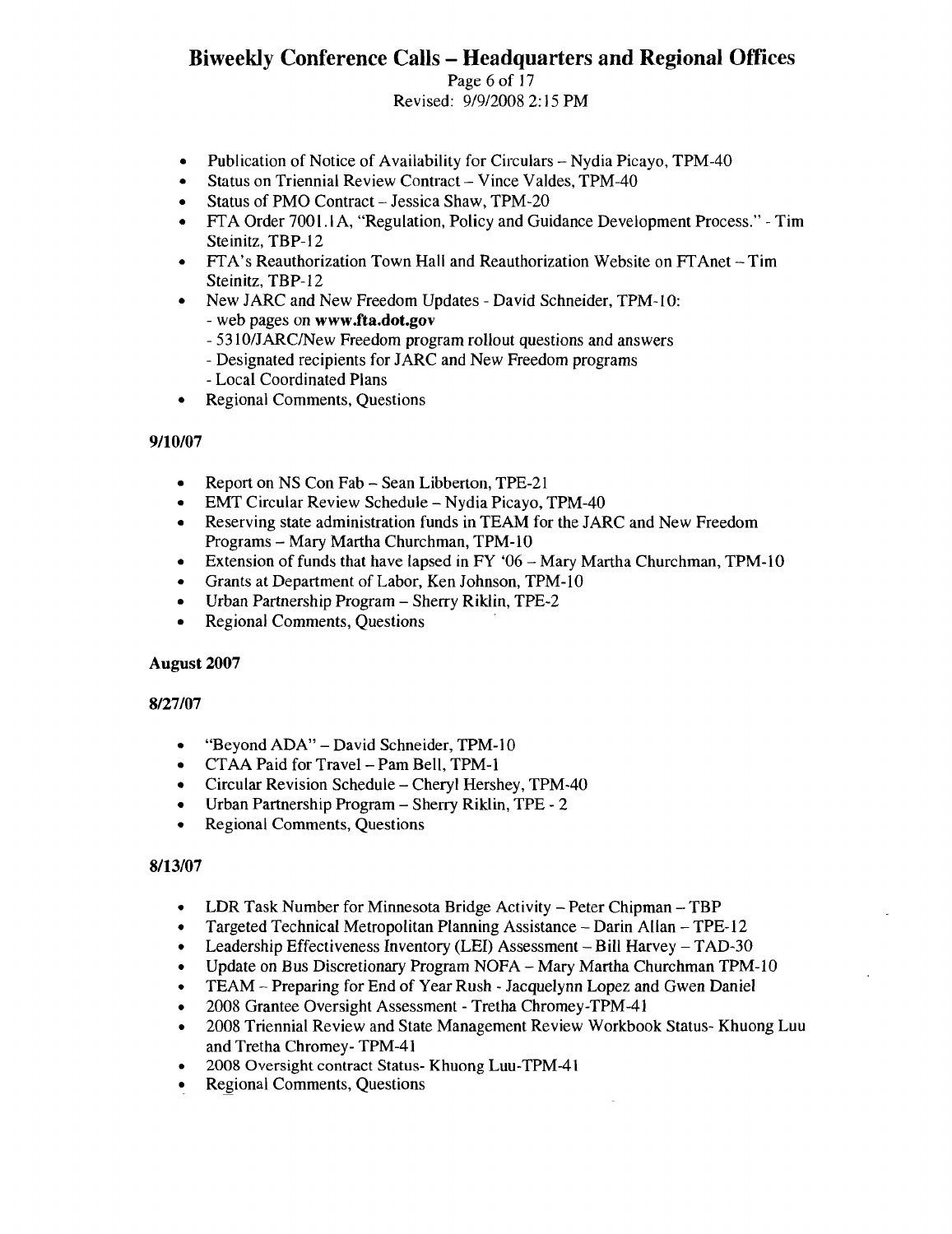Page 7 of 17 Revised: *9/9120082:* 15 PM

# July 2007

# 7/30107

- Report from San Francisco New Starts Roundtable and future Washington D.C. Roundtable - Dwayne Weeks - TPE-21
- Status of Circular Revisions Matt Lesh TPM-42
- Update on Bus Discretionary Program Mary Martha Churchman TPM-IO
- *• 2007* State Programs Meeting Mary Martha Churchman TPM-lO
- Regional Comments, Questions

# 7/16/07

- Update on LDR Peter Chipman TBP-20
- Update on SAFETEA-LU Implementation and Deliverables Tim Steinitz TBP-12
- 2008 Grantee Oversight Assistance Tretha Chromey TPM-41
- 2008 Triennial Review and State Management Review Workbook updates K. Luu TPM-41
- Financial Management Oversight Linda Barnes TPM-41
- Status Update on Lapsing Earmarks Mary Martha Churchman TPM-10
- Regional Comments, Questions

# 7/02/07

- Highlights on Overview Conference Khuong Luu
- Discretionary Bus Program Henrika Buchanan-Smith
- Region Comments

# June 2007

# 6/18/07

- Labor Distribution Reporting Kris Clarke -TBP-20
- Civil Rights Training Sessions David Schneider TCR-1
- Metropolitan and Statewide Planning Circular Revisions Victor Austin TPE-12
- OTRAK Data Input Findings Resolution- Vince Valdes -TPM-40
- Respective roles of 5307 Designated Recipient and MPO in programming 5307 apportionment - Goodman/Churchman
- Transit Bus Safety and Security Voluntary Program Carole Ferguson TPM-30
- Application Server Switchover and upcoming moves Jacquelynn Lopez TAD-20
- Bus Discretionary Program Henrika Buchanan-Smith TPM-10
- Year End Closing Deadlines Mary Martha Churchman TPM-lO
- Regional Comments, Questions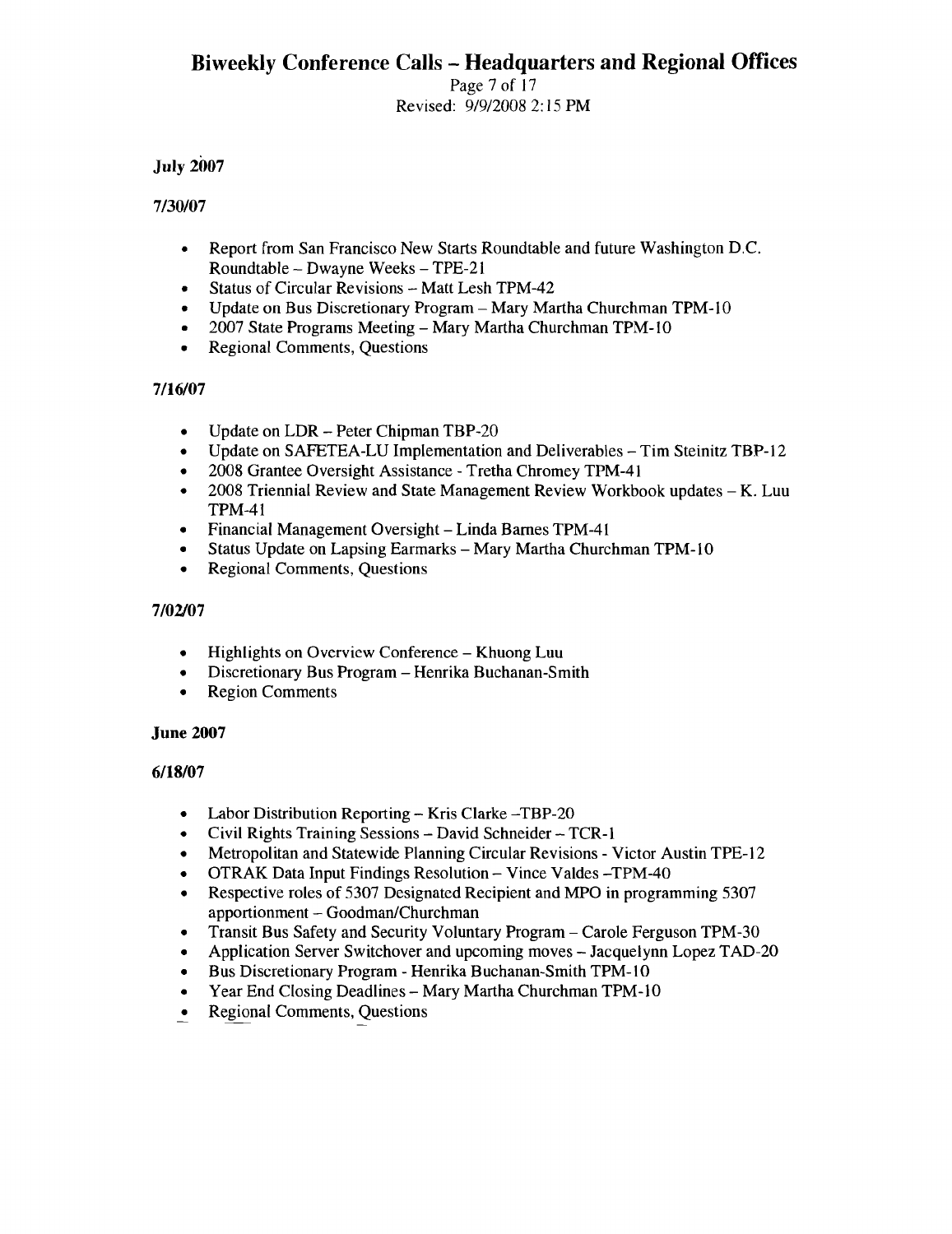Page 8 of 17 Revised: 9/9/2008 2: 15 PM

# 6/4/07

- Follow-up on Workload forecast for DOL Johnson/Nutakor
- Discretionary Bus Program Henrika Buchanan-Smith
- JARC Evaluation Christopher Berendes
- Region Comments

# May 2007

5/21/07 JARC Background Notes Other Notes for Call

- JARC Evaluation Questionnaire Pamela Brown, TPM
- Review of Discretionary Bus applications Henrika Buchanan-Smith
- Update status of lapsing earmarks  $-$  Maria Wright/Kim Sledge
- Workload forecast for DOL Johnson/Nutakor
- State Programs Meeting Henrika Buchanan-Smith
- Update Status of Schedule/Procurement Strategy to support next Five Year Triennial Review Contract Award - TPM 40
- Updated Status for Schedule/Procurement Strategy to support next Five Year PMO Consultant Contract Award - Steve Asatoorian - TPM-20
- Regional Comments, Questions

# April 2007

# 4/23/07

- Title VI David Schneider (TCR-l)
- TEAM Flex Funding Jacquie Lopez, TAD
- Notice of Funding Availability on Bus and Bus Facilities Mary Martha Churchman, Henrika Buchanan-Smith, TPM-lO
- Update on Baldridge Application Kate Mattice, TBP-12
- Useful Life of Buses and Vans Draft Report Henry Nejako, TRI-20
- Oversight Council Briefing Khuong Luu, TPM-41
- Reminder Annual Oversight Meeting Khuong Luu, TPM-41
- Development of Program Guidance Data Base Nydia Picayo, TPM-42
- Regional Comments, Questions

# 4/09/07

- Need for Printed Copies of Recently issued Circulars, Nydia Picayo (TPM-42)
- Improper Payment Information Act of 2002 Implementation Plan Kristine Leiphart, (TBP)
- Update on Federal Funding Accountability and Transparency Act of 2006 (FFATA) Gwen Daniel, (TBP); Jacquie Lopez, (TAD)
- Tribal Transit Update Henrika Buchanan-Smith,  $(TPM-10)$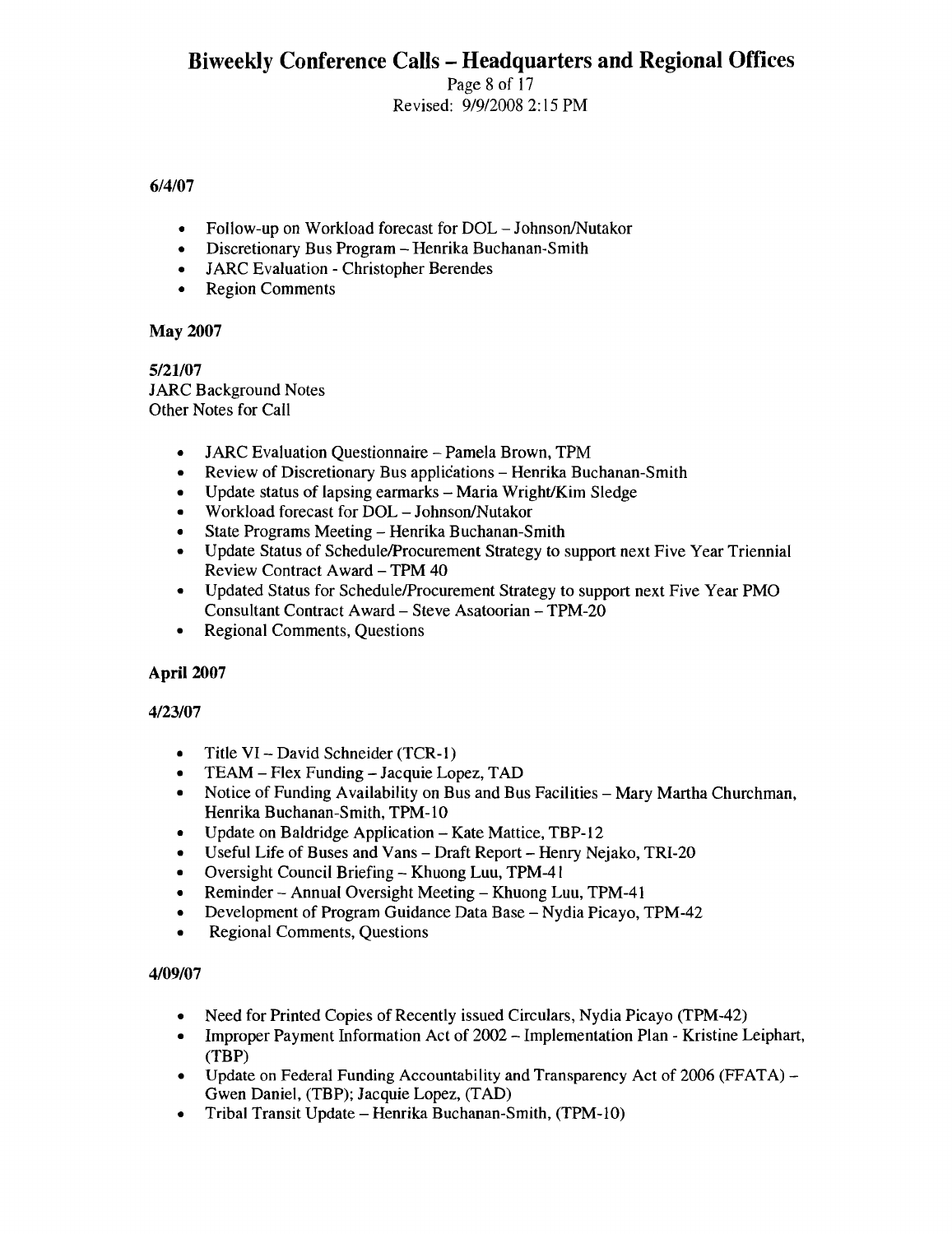Page 9 of 17 Revised: 9/9/2008 2: 15 PM

- Q&A's on Bus and Bus Facilities Discretionary Grant Proposals Henrika Buchanan-Smith, (TPM-IO)
- Regional Comments/Questions

# March 2007

# 3/26/07

- Changes and Updates in Oversight Program Vince Valdes, TPM-40; Khuong Luu, TPM-41
- JARC/New Freedom Grant Requirements Henrika Buchanan-Smith, TPM-10
- Discretionary Bus Notice of Funding Availability Henrika Buchanan-Smith TPM-10
- Baldridge Organizational Profile Fred Williams, TBP
- Clarification on Requirement for a Grantee's DUNS Number Walt Mokey, TPM-1O
- Regional Comments, Questions

# 3/12107

- Strengthening FfA's oversight role on non-New Start capital projects Jeffrey Davis (TRO-9)
- Status of Oversight Reviews requested in the 2006 Grantee Oversight Assessment Jeffrey Davis (TRO-9), David Schneider-TCR, Security Reviews - Mike Taborn, TPM-30
- Update on the status of flex fund transfers Kris Clarke, TBP-20
- Wireless Fidelity in Transit  $-$  Mike Baltes, TRI-10
- Update on the 5310, JARC and New Freedom Circulars Matthew Lesh, TPM-42
- Update on the Clean Fuel Formula Grant Rule  $-$  Kim Sledge, TPM-10
- Update on the 2007 Apportionments Notice Matthew Lesh, TPM-42
- Update on the Notice of Funds Availability for the Bus and Bus Facilities and Alternative Analysis Programs - Matthew Lesh, TPM-42
- Planning Circulars Victor Austin, TPE

# February 2007

# 2126/07

- FY 2007 Appropriations Kris Clarke, TBP
- Updates re: FHWA Initiation of FY 2007 Flex Fund Transfers Kris Clarke, TBP
- FY 2007 Apportionments Mary Martha Churchman, TPM-10
- Discretionary Bus Category in FY 2007 Mary Martha Churchman, TPM-IO
- New Freedom Formula Adjustment Mary Martha Churchman, TPM-10
- FfA C 9040.lF (Section 5311 program) Nydia Picayo, TPM-42
- JARClNew Freedom/Section 5310 Circulars Nydia Picayo, TPM-42
- Updates re: Proposed or Planned FY 2007 Oversight, Engineers, Planners & Grant Delivery Conferences – Vince Valdes, TPM-40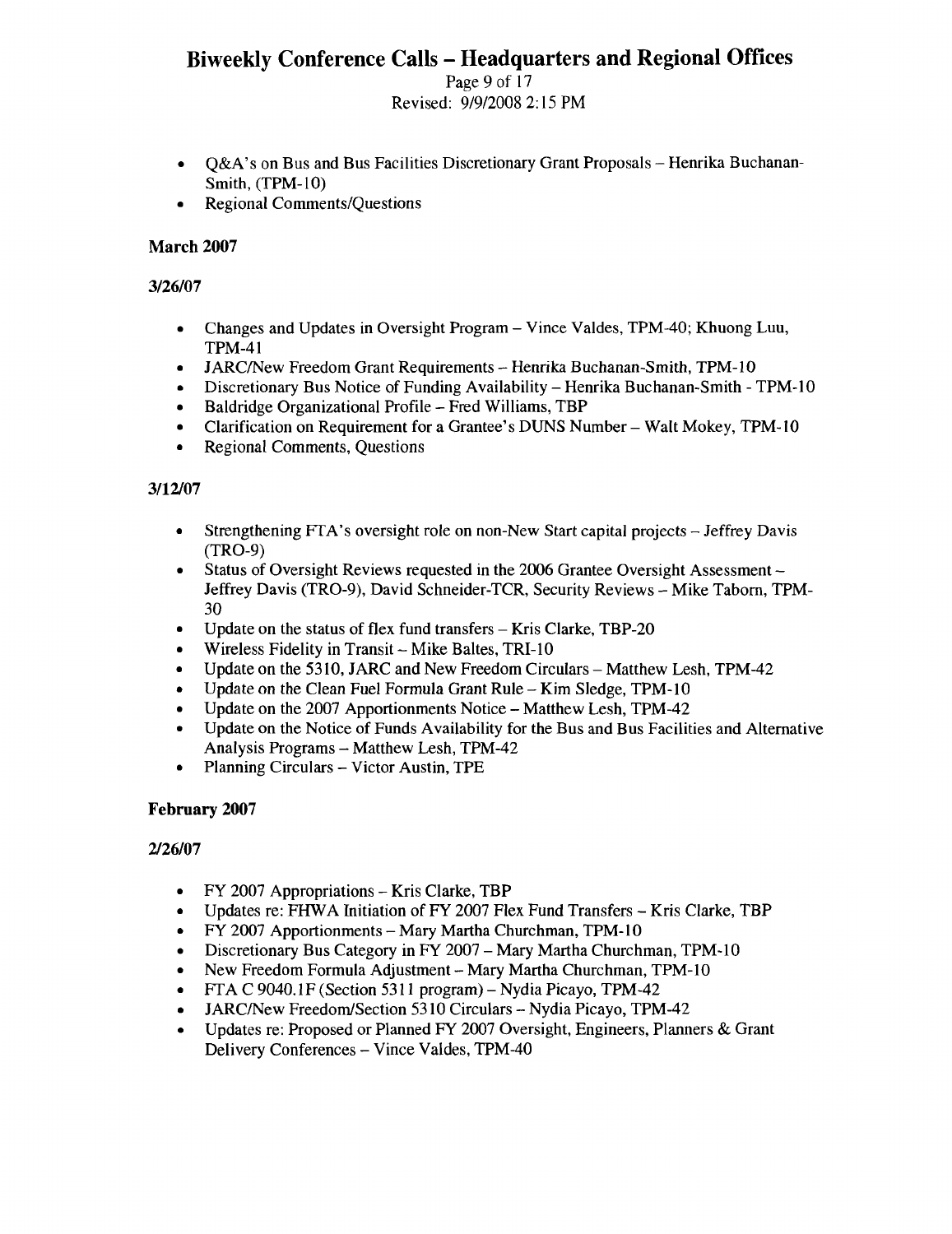# Revised: 9/9/2008 2: 15 PM

# 2/12/07

- Staff Additions Ronald Hynes, TRI
- Introducing Assistive Technology for Individuals with Disabilities Walt Mokey, TPM-10
- Update on Circular Progress Matthew Lesh, TPM-42
- Final Rule on Joint Development Jayme Blakesley, TCC-10
- Final Rule on Metropolitan and Statewide Planning Charlie Goodman, TPE-I 0
- Information Sessions Maryanne Polkiewicz, TPM-42

# January 2007

# 1116/07

- Buy America Richard Wong, TCC
- FTA "Information Sessions" Cheryl Hershey, TPM-42
- Timeline for FTA C 9040.1F (Section 5311 Circular) TPM-42
- Refresher on Annual Grantee Reports Pat Simpich, TPM-42
- Clarification on Submittal of Certifications and Assurances TPM-42
- Earlier Project Management Oversight (PMO) Participation in Projects Michael O'Connor, TPM-20
- Progress on Contract Re-examining FTA Oversight Program Tretha Chromey, TPM-41
- Planning re: Future Conferences Involving Headquarters and Regional Office Staff-Khuong Luu, Vince Valdes, TPM-40

# December 2006

# 12/18/06

- Continuing Resolution Rich Steinmann, TOA
- Earmarks under a Full-Year Continuing Resolution TPM, TBP, TOA and TCC representatives
- Updating Milestones and Grant Closeouts Mary Martha Churchman, TPM-10
- Buy America Second Notice of Proposed Rulemaking (SNPRM) Richard Wong, TCC and John Bell, TPM-20
- FTA/US Coast Guard concurrent Drug & Alcohol Testing, Final Rule Jerry Powers, TPM-30
- Status of Joint Development Guidance Jayme Blakesley, TCC
- Progress Report on HOT Lanes Guidance Jayme Blakesley, TCC
- Regional Comments/Questions

# 12/04/06

- Continuing Resolution Relief Kris Clarke, TBP-20
- Debt Service Reserve Federal Register Notice Paul Marx, TBP-lO
- Progress on Alternative Transportation in Parks and Public Lands Program Scott Faulk, TPM-10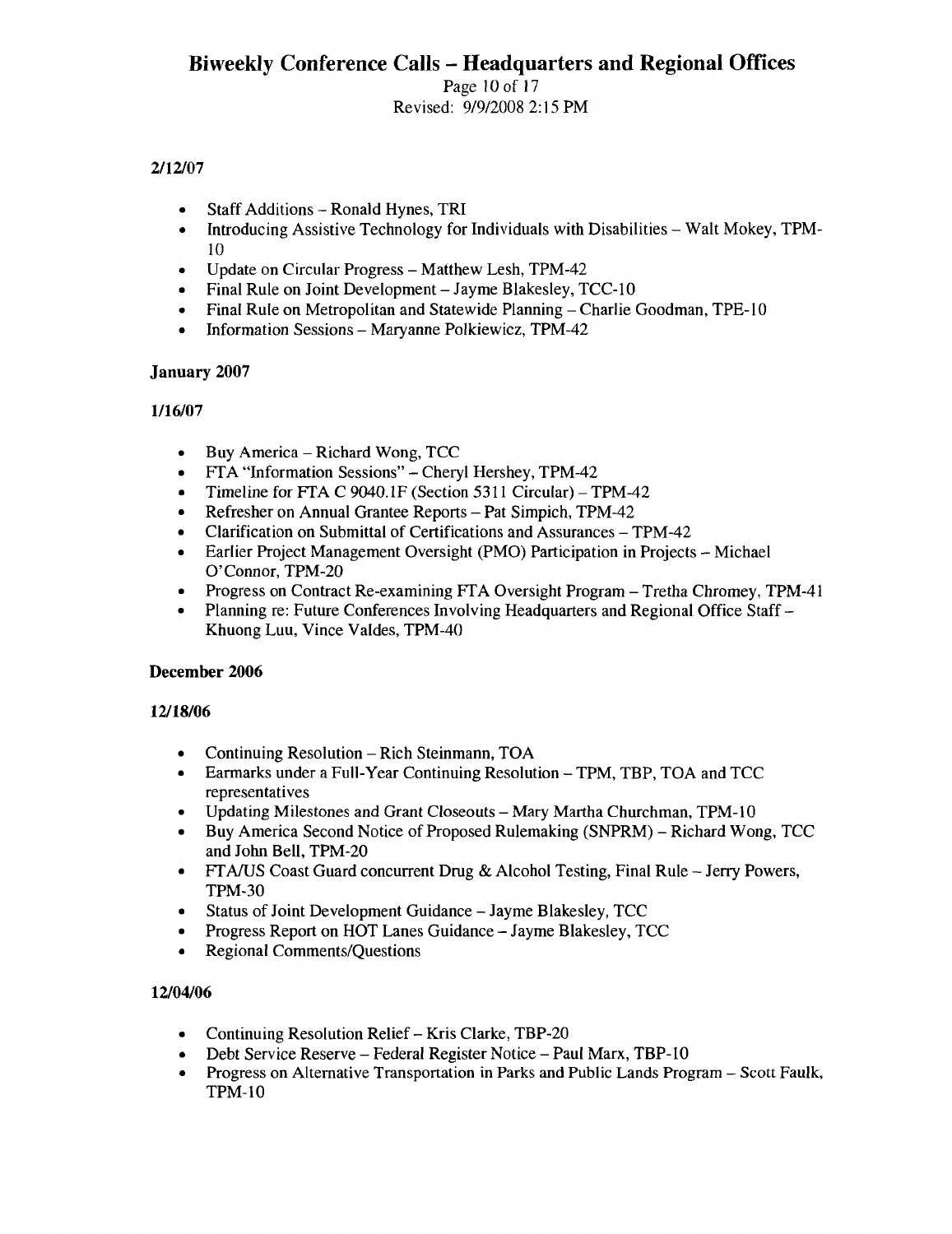Page II of 17 Revised: 9/9/2008 2: 15 PM

- Follow-up on Using Carryover Funds to Expedite Triennial Reviews Khuong Luu, TPM-41
- Follow-up on Use of CMAQ Funds Abbe Marner, TPE-30
- Scope and Activity Codes for JARC and New Freedom Henrika Buchanan-Smith, TPM-1O
- Plans for Producing Circulars in 2007 Matthew Lesh, TPM-42
- Regional Comments/Questions

# November 2006

# 11120/06

- Rollout of Planning Database on TMA Certifications Candy Noonan, TPE-10
- Managerial Cost Accounting Peter Chipman, TBP-20
- Continuing Resolution to December 8... what we can or cannot do TBP
- Document Management on the 0:/ drive Nydia Picayo, TPM-42
- Why does it take so long to get guidance/answers from the Guidance Team? Jerry Hubbard, TRO-4
- Update on the Cooperative Procurement Pilot Project (CPPP) Bruce Robinson, TRI
- Status of 2007 Triennial Review Contractors Larry Penner, TRO-2
- Regional Comments, Questions

# 11/6/06

- Research Program Coordination Bruce Robinson, TRI-I
- New CMAQ Guidance dated October 31, 2006 Abbe Marner, TPE-30
- In-Kind Match (2 year pilot for  $5311(f)$ ) Mary Martha Churchman, TPM-10
- Guidance for ATPPL grants Mary Martha Churchman, TPM-10
- Tribal Transit Applications Lorna Wilson, TPM-I0
- New Federal Register Notice Clarification for JARC/NF/5310 Mary Martha Churchman/Henrika-Buchanan-Smith, TPM-10
- Status of 2007 Certifications and Assurances Nydia Picayo, TPM-42

# October 2006

# 10/23/06

- Status of Tribal Transit Applications Henrika Buchanan-Smith, TPM-I0
- Safety and Security Update Michael Taborn, TPM-30
- Implications of 2007 Engine Emission Regulations/Requirements John Bell, TPM-20
- Grants.gov Sarah Graham, TRO-6; Jacquie Lopez, TAD
- MCA Labor Distribution Reporting Peter Chipman
- Grants Policy Committee (pL 106-107)
- Regional Comments/Questions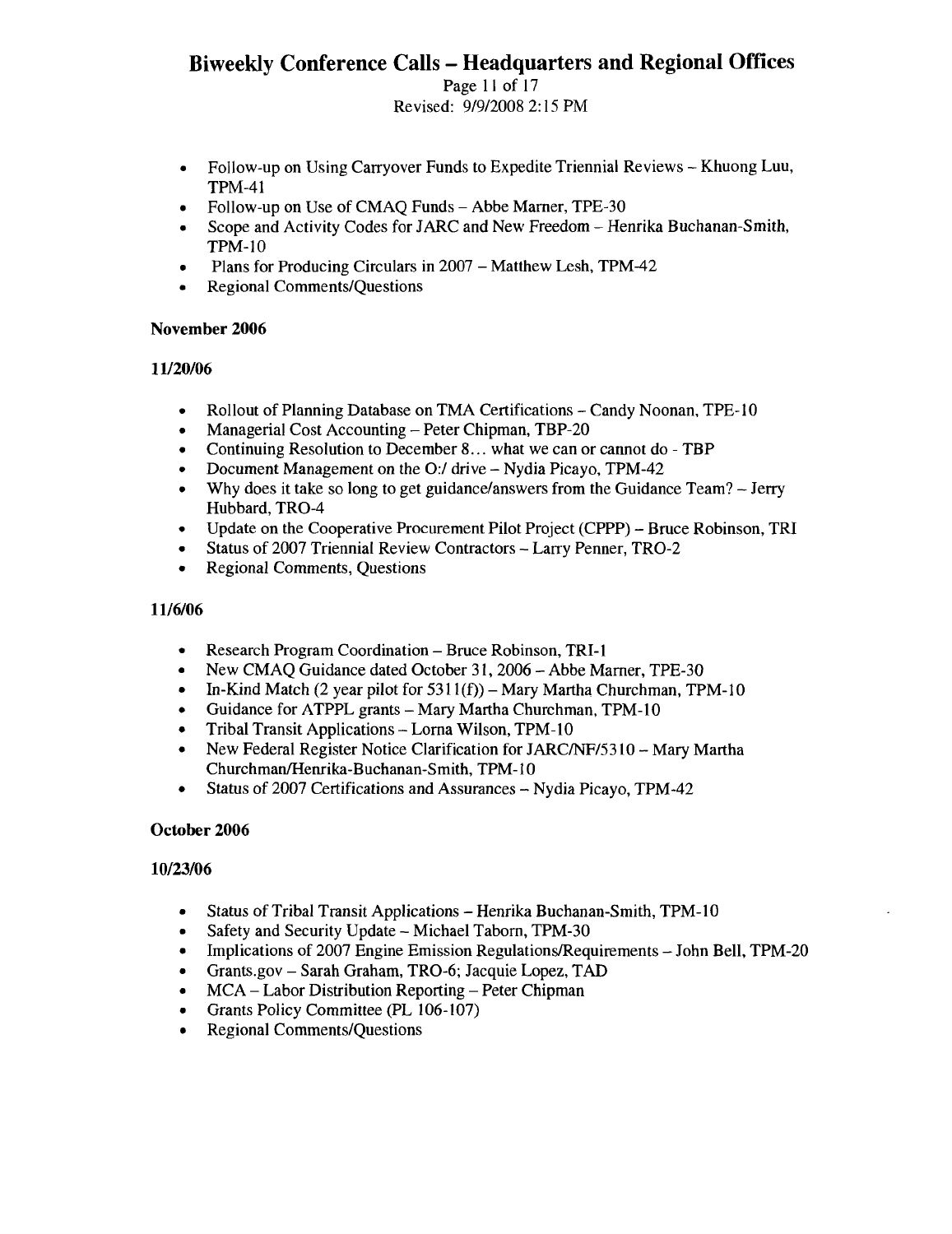Page 12 of 17 Revised: 9/912008 2: 15 PM

# 10/10/06

- Fiscal Year 2007 Funds Kris Clarke, TBP-20
- Administrative Budget Procedures Kris Clarke, TBP-20
- Useful Life of Detroit Diesel Engines, 40 Series John Bell, TPM-20
- Discussion re: Need for FY 07 Grants Management Conference Vince Valdes, TPM-40
- DOL Arthur Lopez, TCC
- Regional Comments/Questions

# September 2006

# 9/25/06

- Open Mic re: End-of-year Concerns, Questions, Comments from Regions Mary Martha Churchman, Chris Nutakor, Jacquie Lopez, Kris Clarke, Gwen Daniel, Nancy Grubb, and Arthur Lopez with commentary.
- Continuing Resolution FY 2007 Kris Clarke, TPB-20
- JARC, New Freedom, 5310 Information Roll-Out Mary Martha Churchman, TPM-lO
- "FTA-Z" Guidance Tool- Nydia Picayo, TPM-42

# 9/11/06

- New Staff Members TPM-10, TPM-42, Others
- Rebuilding Lower Manhattan Bernard Cohen, LMRO
- Counting Fixed Guideway Miles: Policy Statement on HOT Lanes David Horner, TCC-1
- End-of-year Activities Henrika Buchanan-Smith, TPM-lO
- Ramping up Implementation of JARC, New Freedom, and Section 5310 Programs -Cheryl Hershey, TPM-42
- Labor Distribution Report, New Version Pete Chipman & Kris Clarke, TBP-20

# August 2006

# 8/14/06

- PMOC Task Order Status Aaron James, TPM-20
- IT Audit Issues Related to TEAM and ECHO Gwen Daniel, TBP-40
- Year-end and TEAM Gwen Daniel, TBP -40
- Year-end Grant processing activities Henrika Buchanan-Smith, TPM-10
- Lapsing Grants Henrika Buchanan-Smith, TPM-10
- Oversight Council Update Deborah Bilek, TPM-41
- Annual Oversight Assessment Update Deborah Bilek, TPM-41
- Guidance Nydia Picayo, TPM-42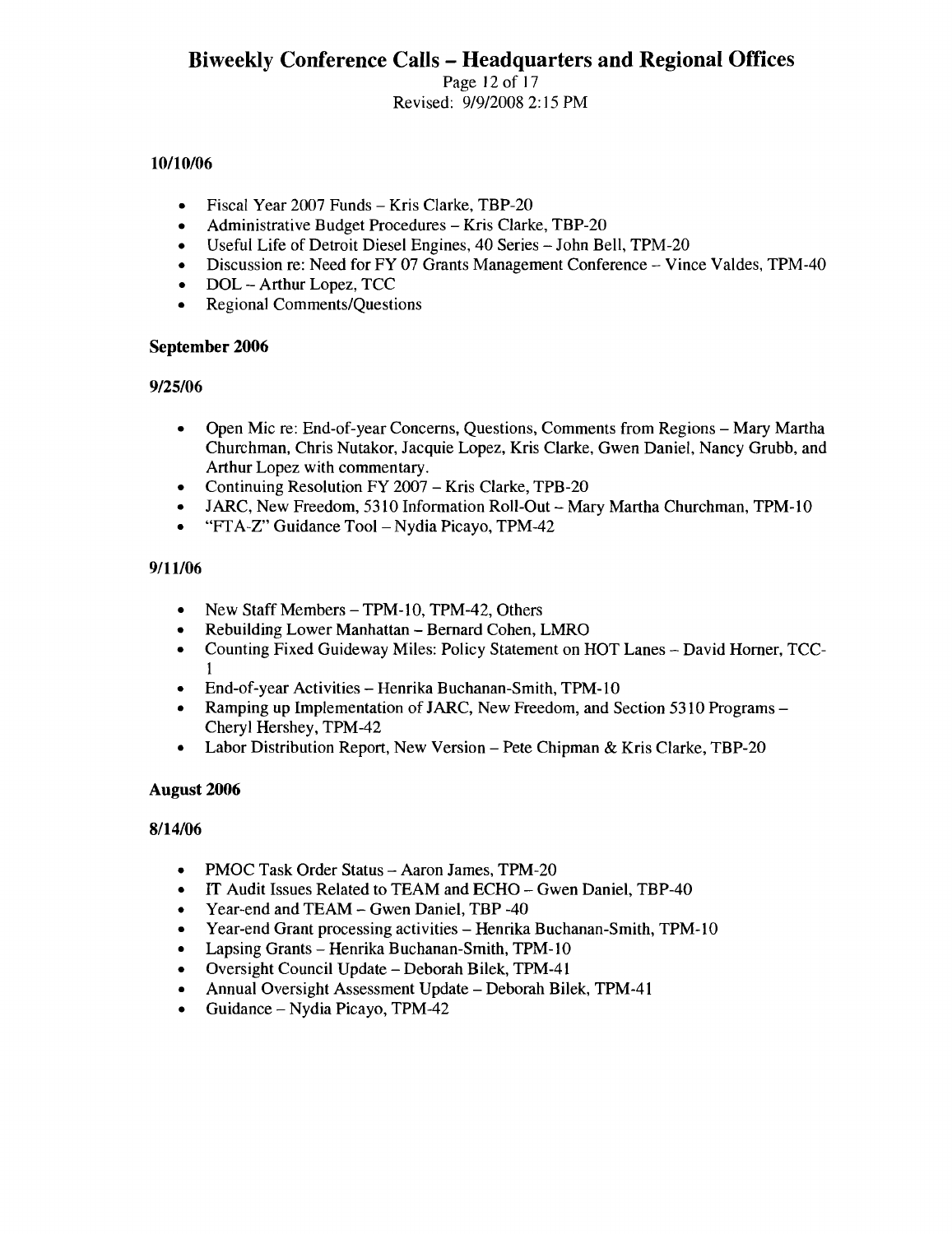Page 13 of 17 Revised: 9/9/2008 2: 15 PM

#### July 2006

#### 7/31/06

- "The Move" David Hostetter,  $TAD 20$
- Launch Plans for FTA's Redesigned Public Website Dave Longo, TCA
- Flexible Fund Transfers Kris Clarke, TBP- 20
- Lapsed Funds and Other End-of-year Notes Kris Clarke, TBP-20
- Cooperative Procurement Pilot Program Bruce Robinson, TRI
- Status of New PMO Contracts John Bardwell, TAD-40.
- Notice of Funds Availability: Solicitation for FY 2006 Tribal Transit Program Funds-Lorna Wilson, TPM-lO
- FrA Circular 9040. IF, "Nonurbanized Area Formula Program Guidance..." Lorna Wilson, TPM-lO
- Launching the Oversight Council- Deborah Bilek, TPM-40

# 7/17/06

- New Staff Assignments HQs
- Alternative Transportation in the Parks and Public Lands Program Kate Mattice, TBP-12
- Transfer of CMAQ Funds Kris Clarke, TBP-20
- Update on Procurement Contracts Jim Muir, TPM-41

# June 2006

# 6/19/06

- Grantee Oversight Tracking Deb Kerson, TPM-41
- Plans for Airing NPRM on Planning Regulations (Federal Register of June 9) Effie Stallsmith, TPE
- DOT Limited English Proficiency (LEP) Guidance David Schneider, TCR
- End-of-Year Preparations Mary Martha Churchman, TPM-10
- FY 2006 Grants New FreedomlJARC/531 0 Henrika Buchanan-Smith
- Notes on Dulles Project Brian Glenn, TRO-3
- Guidance Nydia Picayo, TPM-42

# 6/5/06

- Status of Planning NPRM and Outreach Charlie Goodman,
- TPE Incorporating Transit in the Strategic Highway Safety Plan Kimberly Goins, TPE
- Processing of High Priority Transfers Kris Clarke, TBP-20
- TEAM Training Jacquie Lopez, TAD-20
- OTrak Version 8 Jacquie Lopez, TAD-20
- TEAM User Re-Certification Walt Mokey, TPM-10
- Alternative Transportation in the Parks and Public Lands Program (ATPPL) Tina Hodges, TBP- 12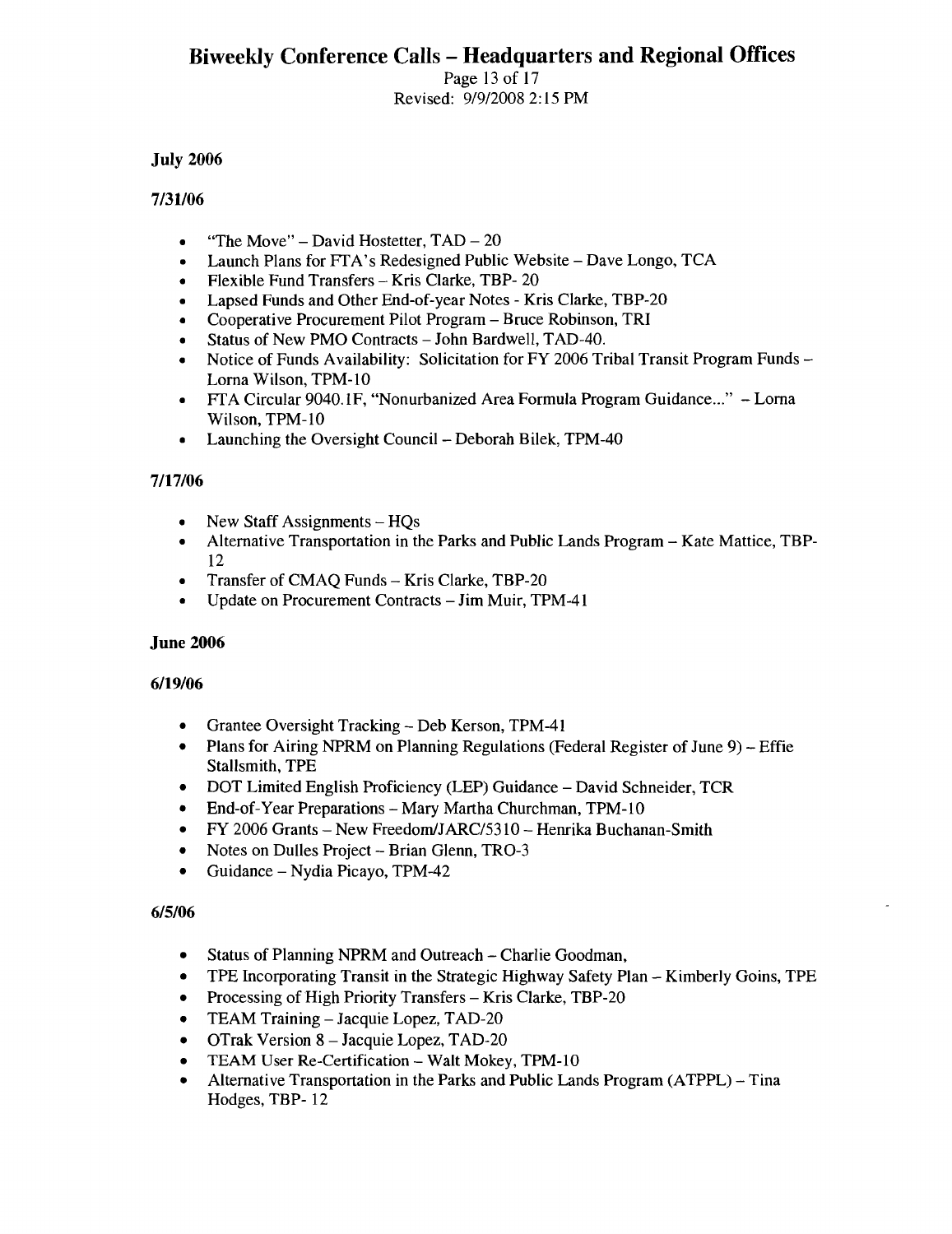Page 14 of 17 Revised: 9/912008 2: 15 PM

- NTI Real Estate Course Mamie Smith-Fisher, TPM-20
- Engineers Conference Aaron James, TPM-20
- TPM Job Announcements TPM-10
- Discussion of Guidance of the Week Nydia Picayo, TPM-42
- Oversight Council- Vince Valdes, TPM-40
- Regional Comments/Questions

#### May 2006

# 5/8/06

- FY 2008 Kevin Smith TBP
- Managerial Cost Accounting Update
- TEAM Recertification Process and Deadline for Non-FfA Users Jacquie Lopez (TAD)
- Questions on the May 8, 2006 Telecon
- Status on Clarification of Questionable New 5309 Earmarks Kate Webb
- Problems Resolving FY06 Bus Grants Mary Martha Churchman TPM and Kate Webb-TAD
- Grantee Oversight Assessment Deborah Kerson TPM
- Guidance of the Week: Transfer from 5311 to a 5307 Small Urbanized Area Nydia Picayo - TPM

# 5/22106

- Transfer of High Priority Earmarks Moni Nejati TBP-20
- New Earmark Clarification Letter Mary Martha Churchman TPM 10
- TEAM Grantee Re-Certification Mary Martha Churchman TPM -10
- Grantee Oversight Assessment Deborah Kerson TPM 42
- Guidance Nydia Picayo TPM -42

# April 2006

#### 4/11/06

- Over the Road Bus Proposals and Review Process Blenda Younger TPM -10
- OTRB Program Proposal Submissions through grants.gov Jacquie Lopez TPM -10
- Use of Non-Scope Codes in TEAM and Grant Projects Walt Mokey TPM  $10$
- Managerial Cost Accounting Update Peter Chipman TPM 20
- Update on  $1\%$  Security Rick Gerhart TPM 30
- United We Ride Update Doug Bernie TPM
- TEAM Recertification Jacquie Lopez TPM -10
- Illustrative Examples of SAFETEA-LU Planning in Current Practice Darin Allan (TPE-12)
- Guidance Nydia Picayo (TPM-42)
- Regional Comments, Questions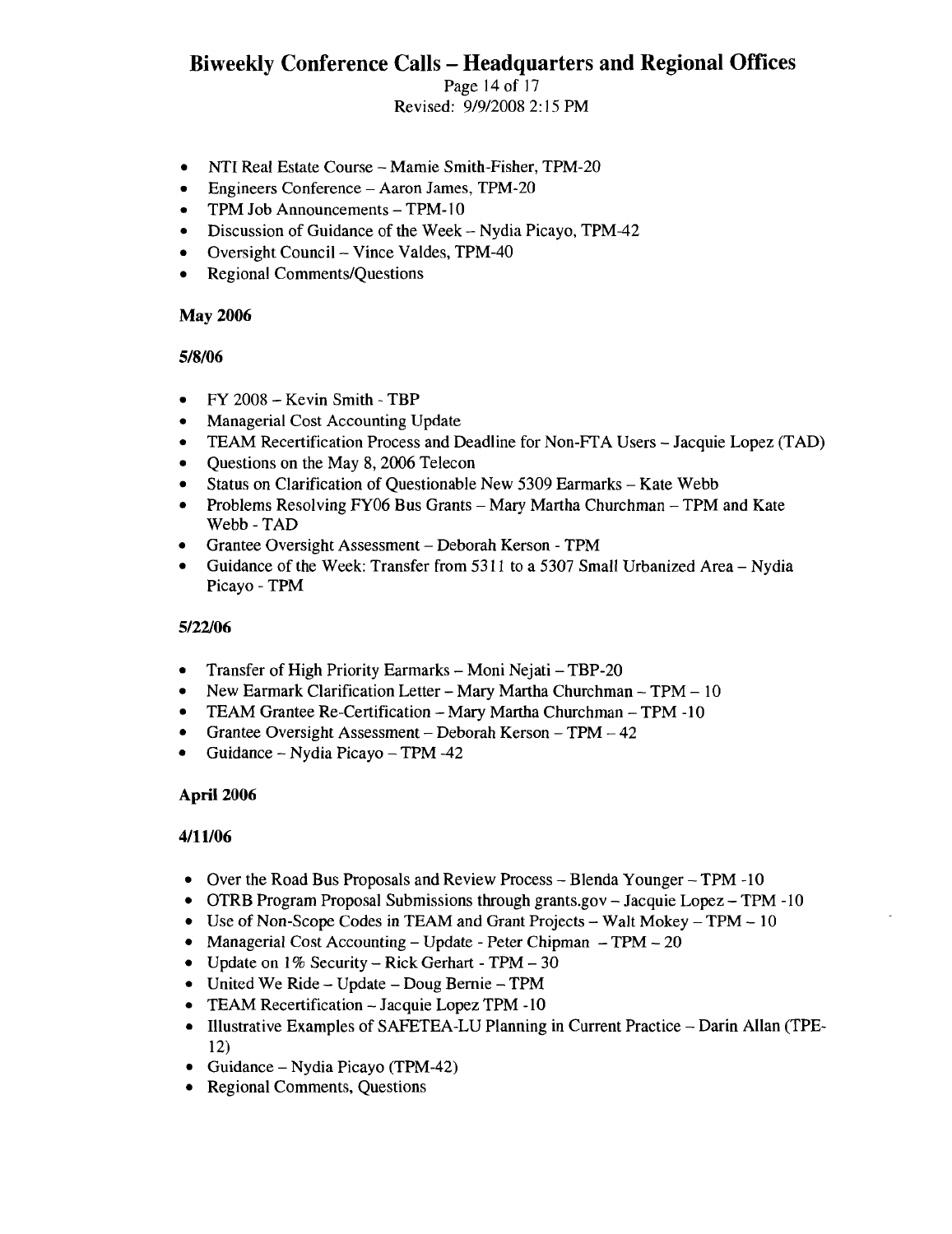Page 15 of 17 Revised: 9/9/2008 2: 15 PM

#### March 2006

#### *3/13/06*

- Updated Grant Processing Reports Jacquie Lopez TPM -10
- TEAM User Recertification Jacquie Lopez (TPM-lO)
- DOT Pandemic Draft Implementation Plan Ken Lord (TPM-30)
- Federal Register Notice on Crosscutting Issues and the Competitive Selection Process and the Human Service Coordination Planning Process - Henrika Buchanan-Smith (TPM-lO)
- Tribal Transit Update Jamie Durham (TPM-10)
- Other Guidance Issues Pat Simpich (TPM-40)

# *3127/06*

- TEAM User Recertification Gwen Daniel (TBP)
- SAFETEA-LU Strategy Meeting Bryna Helfer (TPM-l)
- Two New Working Groups (Rules and Guidance) Aaron James (TPM-20)
- NTI Course Solicitation/Review Pam Brown (TRI)
- Tribal Transit-Federal Register Notice Jamie Durham (TPM-l 0)
- 2006 Financial Management Oversight Reviews Nydia Picayo (TPM-40)
- Recent SAFETEA-LU related Publications Cheryl Hershey (TPM-40)
- Guidance Nydia Picayo (TPM-40)
- Regional Comments/Questions

# February 2006

# *2/13/06*

- New Starts Report  $-$  Sean Libberton  $-$  TPM  $-$  22
- Update on Tribal Transit Program Outreach Meetings Jamie Durham, TPM-10
- Talking Points Mary Martha Churchman, TPM-IO
- Designated Recipients Job AccesslReverse Commute Program (JARC) and New Freedom - Mary Martha Churchman, TPM-10
- Transit Enhancements Frequently Asked Questions (FAQ) Ken Johnson, TPM-10
- Useful Life Study of Buses Henry Nejako, TRI-20
- Real Estate Update Ron Fannin, TPM-20
- Managerial Cost Accounting (MCA) Peter Chipman, TBP-20
- Clarifications  $-1\%$  Security  $-$  Pat Simpich, TPM-42
- Address for Patricia Levine Pat Simpich, TPM-42

# 2/27/06

- Program Guidance Use of Request Form -Tokey Boswell (TPM-42)
- Annual Oversight Meeting Deborah Kerson, (TPM-40)
- TEAM User Group Meetings Jacquie Lopez (TPM-10)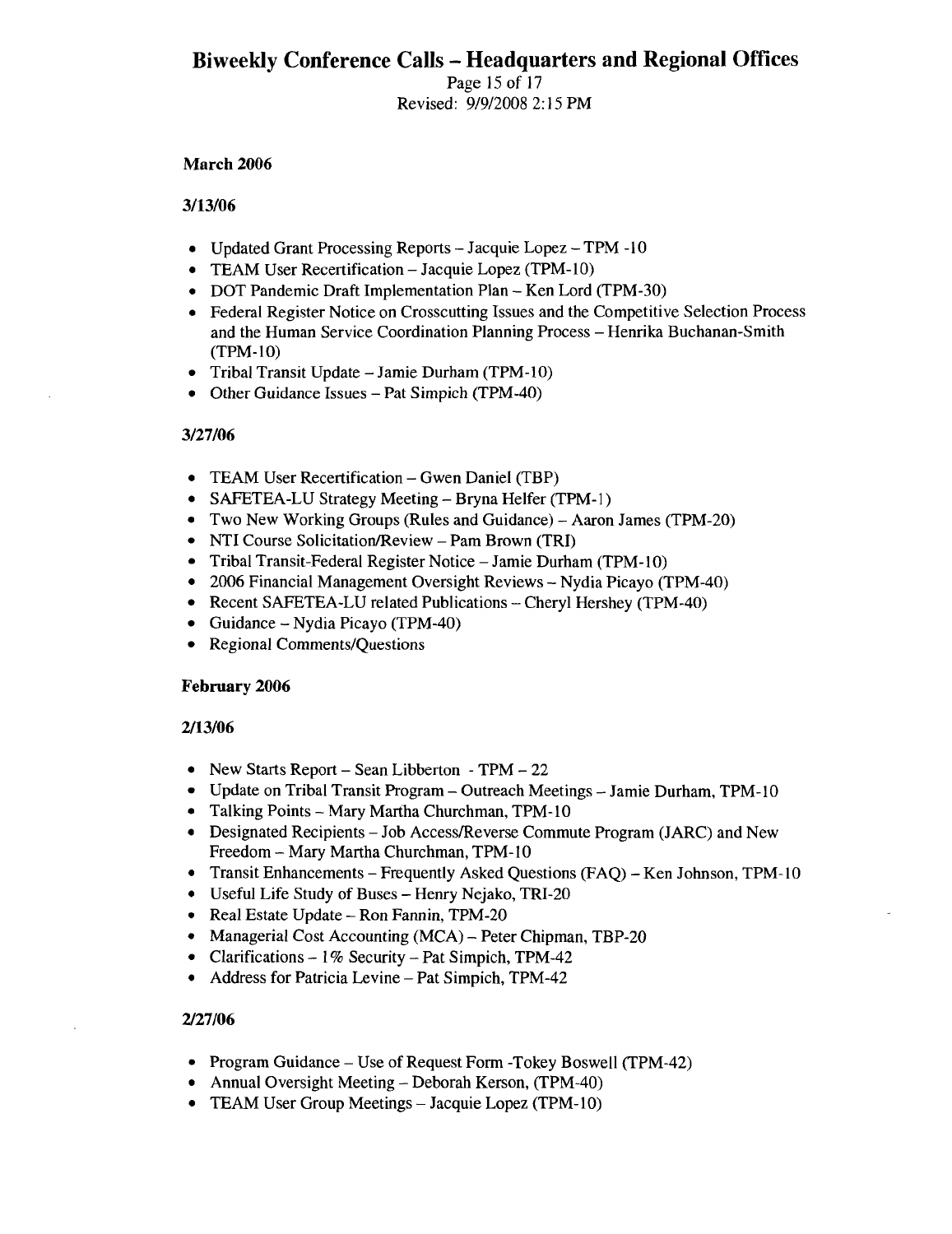Page 16 of 17 Revised: 9/9/2008 2: 15 PM

- Earmark Administration Module Jacquie Lopez, (TPM-10)
- ERRATA for Table 11 FY 2006 Bus Earmarks Mary Martha Churchman (TPM-10)
- FY 07 Budget, Senate Banking Committee Hearing Rich Steinmann (TOA)
- SAFETEA-LU Implementation Update (Kate Mattice, TBP)
- Alternative Transportation in Parks and Public Lands (Kate Mattice, TBP)

#### January 2006

# 113/06

- United We Ride (UWR) Strategies, 2006 Bryna Helfer
- FY 2006 Apportionments (rescission/unallocated discretionary balances/breakouts of 5340 and UZA amounts for JARC and new Freedom) - Mary Martha Churchman, TPM-IO and Nydia Picayo
- Guidance of the Week: Transit Enhancements Nydia Picayo

# 1117/06

- Introduction of Cheryl Hershey Pat Simpich/Cheryl Hershey, TPM 42
- TEAM Loading Kris Clarke, TPM-20
- Managing Earmarks in TEAM, New Procedures Jacquie Lopez, TPM-10
- 1% Security Spending Declaration for 5307 Applicants in TEAM, New Procedures Jacquie Lopez, TPM-lO; Pat Simpich, TPM-42
- OTrak Version 7.0 Release Jacquie Lopez, TPM-10
- Regional Field Office Pilot
- Managerial Cost Accounting Peter Chipman, TBP-20
- FMO Seminars -Jayme Blakesley, TPM-41:
- Internal Guidance Document Ryan Hammon, TPM-10
- Guidance System Nydia Picayo, TPM-42
- Guidance of the Week Trolleys Tokey Boswell, TPM-42

# 1/30/06

- Introductions of New FTA Staff Attending Biweekly Call Pat Simpich, TPM 42; Don Gismondi, TRO-5; and Cheryle Tyson, TRO-6
- 2006 Apportionments Kris Clarke, TBP-20
- Federal Register Notice Apportionments Mary Martha Churchman, TPM-10:
- SAFETEA-LU Implementation Kate Mattice, TBP-12
- Joint Development "Annex" Paul Marx, TBP-12
- Overview of "Transit Oriented Development" (new brochure) Paul Marx, TBP-12:
- Annual Oversight Conference Update Vince Valdes and Deborah Kerson, TPM-41
- Managerial Cost Accounting Peter Chipman, TBP-20
- Guidance Topics for the Oversight Conference Tokey Boswell, TPM-42
- Technical Evaluation Committee for FMO (Financial Management Oversight) Procurement - Nydia Picayo, TPM-42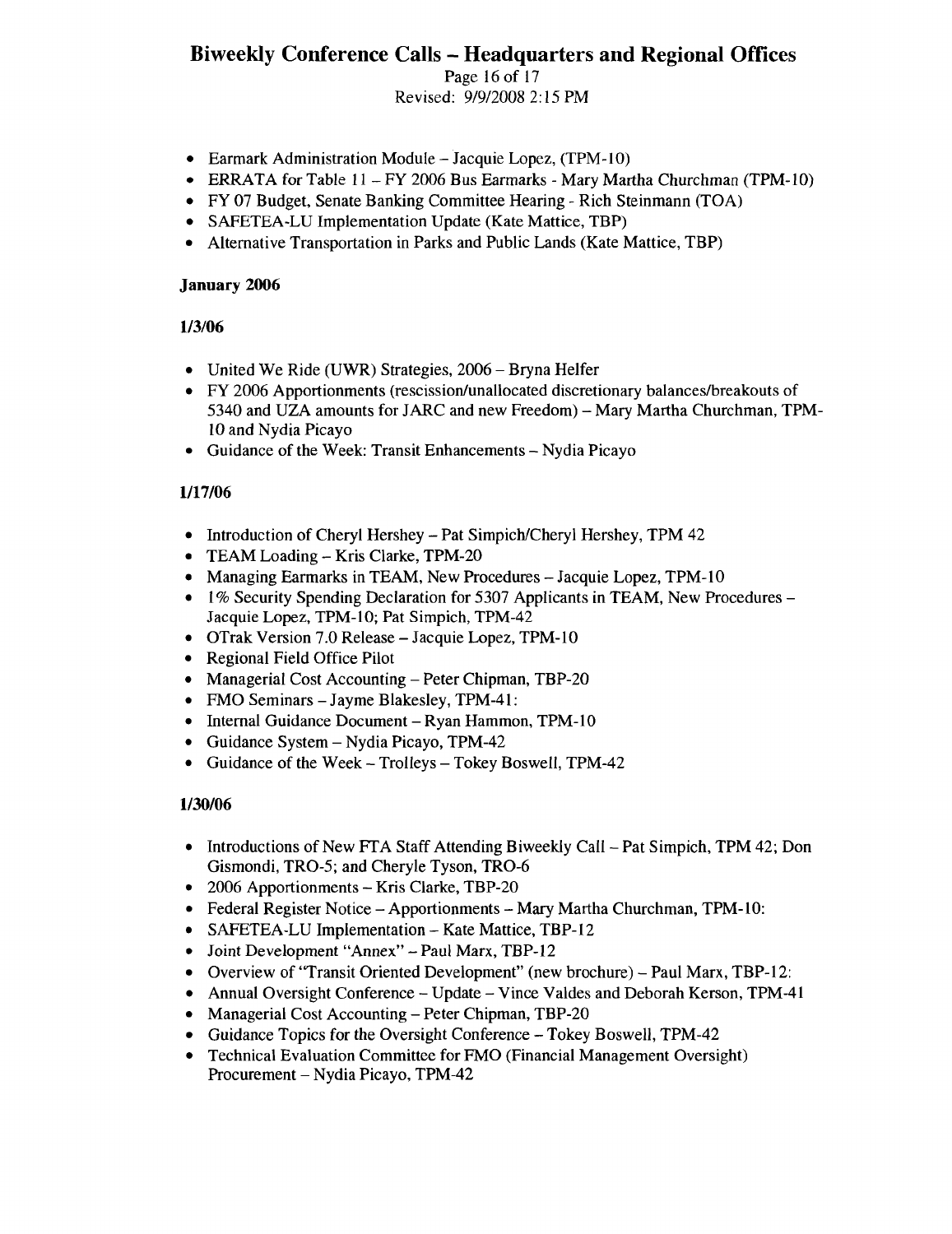# LIST OF INFORMATION SESSIONS

| <b>Date</b> | Topic                                                                                     | <b>Lead Speaker</b>              |
|-------------|-------------------------------------------------------------------------------------------|----------------------------------|
|             | 1/18/07 Common Rule - Subparts A & B                                                      | Nydia Picayo                     |
|             | 1/31/07 Capital Cost of Contracting                                                       | Pat Simpich                      |
| 2/8/07      | Deferred Local Share                                                                      | Pat Simpich                      |
|             | 2/14/07 Transit Programs - An Overview                                                    | Mary Martha Churchman            |
| 3/1/07      | <b>Toll Revenue</b>                                                                       | Pat Simpich w/ Nydia Picayo      |
| 3/8/07      | Overview of Transit Programs                                                              | Mary Martha Churchman            |
|             | 3/22/07 Equipment                                                                         | Pat Simpich w/ Nydia Picayo      |
|             | 3/29/07 Program Income                                                                    | Pat Simpich w/ Nydia Picayo      |
|             | 4/12/07 Repeat of "Overview of Transit Programs"                                          | Mary Martha Churchman            |
| 5/24/07     | The Altoona Bus Research and Testing Center                                               | Marcel Belanger - TRI            |
| 6/7/07      | Q&A about "Urbanized Area Formula Grants"<br>(also known as Section 5307)                 | Scott Faulk and Ken Johnson      |
| 7/12/07     | Non-Urbanized Program                                                                     | Lorna Wilson                     |
|             | 7/26/07 Real Estate                                                                       | <b>Ron Fannin</b>                |
|             | 9/27/07 Alternative Transportation in Parks and Public Lands                              | Tina Hodges and Scott Faulk      |
| 10/25/07    | Buses and the Booz Allen Hamilton "Useful Life of<br>Buses and Vans" Report of April 2007 | Henry Nejako and John Bell       |
| 11/8/07     | <b>New Starts Commitment</b>                                                              | <b>Cheryl Oliver</b>             |
| 1/24/08     | National Transit Database: What is it and why do we<br>collect data.                      | Gary DeLorme (TBP)               |
|             | 1/31/08 Charter Bus                                                                       | Linda Lasley                     |
|             | 2/14/08 Charter Bus (Cont'd)                                                              | <b>Linda Lasley</b>              |
|             | 2/28/08 Tribal Programs                                                                   | Lorna Wilson (TPM)               |
| 3/27/08     | Useful Life of Rolling Stock and Calculating<br>Remaining Federal Interest                | Nydia Picayo and John Bell       |
| 4/10/08     | Coordinated Plans                                                                         | David Schneider - TPM            |
| 4/24/08     | Common Rule: Standards for Financial Management<br>Systems, Payment, and Allowable Costs  | Nydia Picayo - TPM               |
| 5/8/08      | Milestone Progress and Financial Status Reports                                           | Nydia Picayo - TPM               |
|             | 5/22/08 Zero Dollar Grant Amendment                                                       | Rita Maristch and Nydia Picayo   |
|             | 6/26/08 NTD Data Users Seminar                                                            | John Giorgis                     |
| 8/28/08     | School Bus Regulation/Policy Statement and Charter<br><b>Bus update</b>                   | Linda Lasley and Michael Culotta |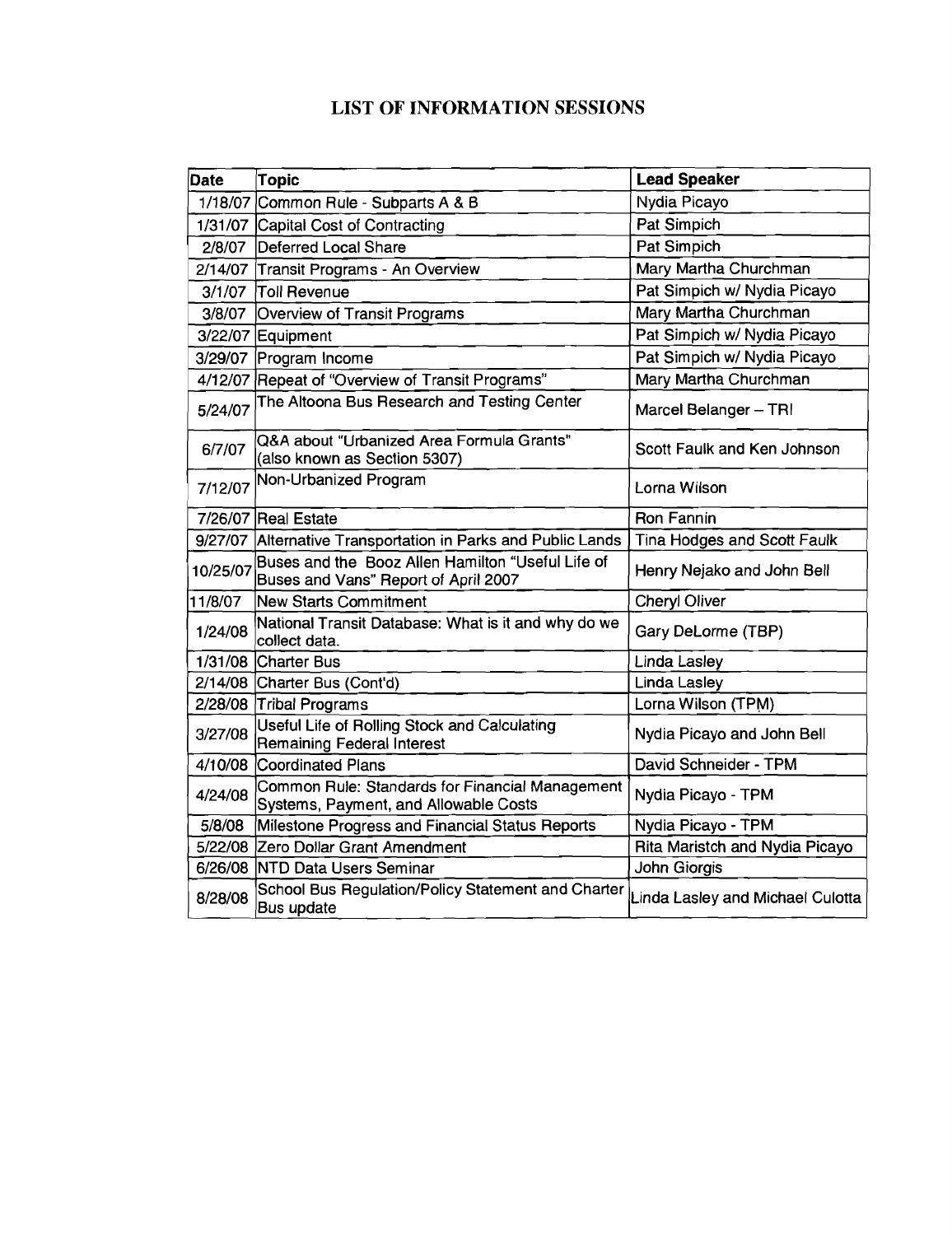# **Matthews, LaStar <FTA>**

| From:    | Lasley, Linda <fta></fta>                                                                      |
|----------|------------------------------------------------------------------------------------------------|
| Sent:    | Monday, September 15, 2008 3:52 PM                                                             |
| To:      | Matthews, LaStar <fta></fta>                                                                   |
| Subject: | FOIA request                                                                                   |
|          | Attachments: Change Manager Orientation Agenda.doc; FINAL Town Hall Agenda Feb 6.doc; FTA All- |

Employee agenda 1-28-08.doc

Here is the information for the Change Manager Program. All training sessions were provided by USDA. Agendas are also attached for Orientation, All-Employee Rally, and Town Hall discussion. No agendas for the focus group discussion.

| Orientation                                                                     | 10/17/07            |
|---------------------------------------------------------------------------------|---------------------|
| Training (Leadership)                                                           | 10/29/07 - 11/2/07  |
| <b>Training (Strategic Planning)</b>                                            | 12/5/07 -- 12/7/07  |
| All-Employee Rally                                                              | 1/28/08             |
| <b>Town Hall Discussion</b>                                                     | 2/6/08              |
| <b>Focus Group Discussion</b><br>(Strategic Planning Opportunities and Threats) | 2/27/08             |
| <b>Focus Group Discussion</b><br>(Strategic Planning Strengths and Weaknesses)  | 3/12/08             |
| Training (Team Building)                                                        | $3/17/08 - 3/19/08$ |
| Training (Performance Measurement)                                              | $7/16/08 - 7/18/08$ |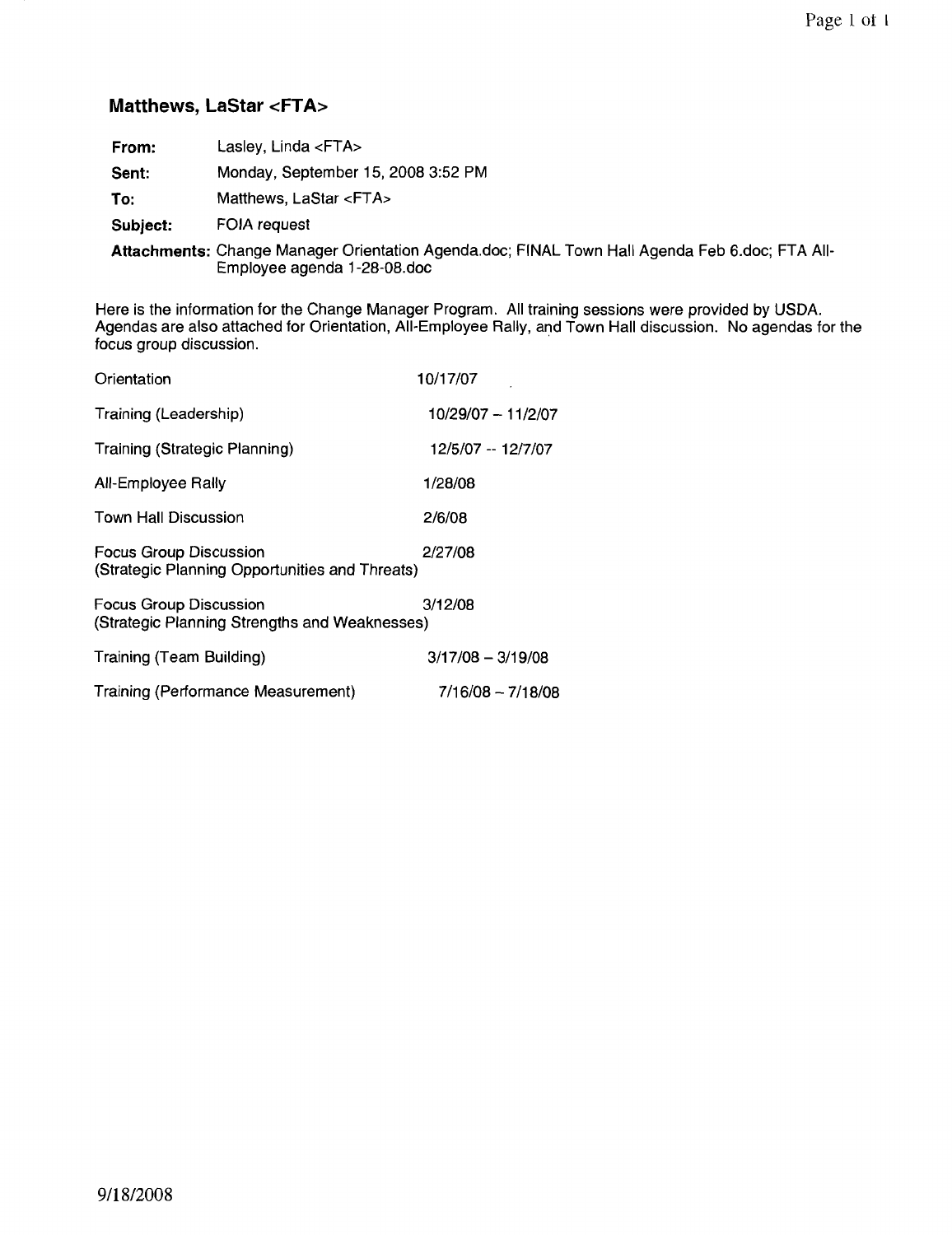# Change Manager: Facilitating Quality Improvement Orientation October 17, 2007 3:30 p.m. to 4:30 pm. *West Building Conference Center-Room 6*

Call in number:(866) 711-4381 PASSCODE: 2509310

# Agenda

# 1. Introductions- Change Managers

# 2. Introductions- Facilitators

# 3. Workgroups:

| <b>Taking Things Off Plate</b> | Goal: streamline internal business processes<br><b>Milestone: provide input to reauthorization team</b><br>regarding specific streamlining initiatives;<br>develop implementation plan for others |
|--------------------------------|---------------------------------------------------------------------------------------------------------------------------------------------------------------------------------------------------|
| Human Capital                  | <b>Goal: Develop leadership metrics for all offices</b><br><b>Milestone: Provide metric in time for '09</b><br><b>Appraisals (September 30, 2008)</b>                                             |
| <b>Strategic Planning</b>      | <b>Goal: Assist in development of agency strategic</b><br>plan; provide input to reauthorization, if<br>necessary<br>Milestone: Strategic plan due September 30,<br>2008                          |

# 3. Training

a. Leadership- Oct.  $29^{th}$  through Nov.  $2^{nd}$  (see handouts)

- b. Strategic Planning- Dec.  $3-5$ <sup>th</sup> (course description soon)
- c. USDA certificate

# 4. Workgroup meetings - mandatory

- a. Confidentiality
- b. Timeframes/milestones
- c. Reporting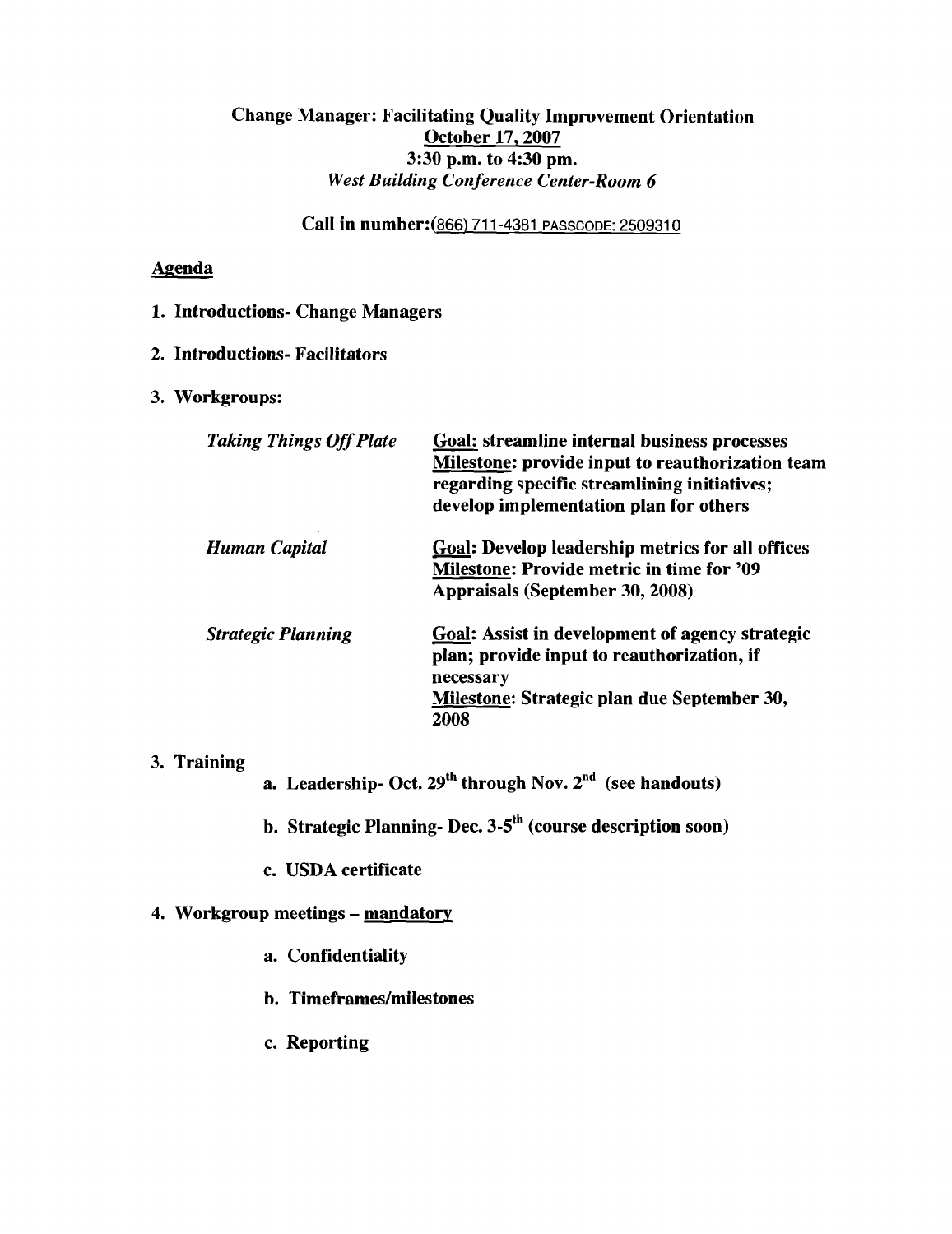# 5. Mentors

**Strategic Planning** Bob Tuccillo Rick Krochalis

Human Capital Ann Linnertz

Taking Things Off Our Plate Susan Borinsky Dick Doyle

6. Workgroup meeting

a. Set date and time for workgroup meetings *(please bring calendars)*

7. Closing remarks/comments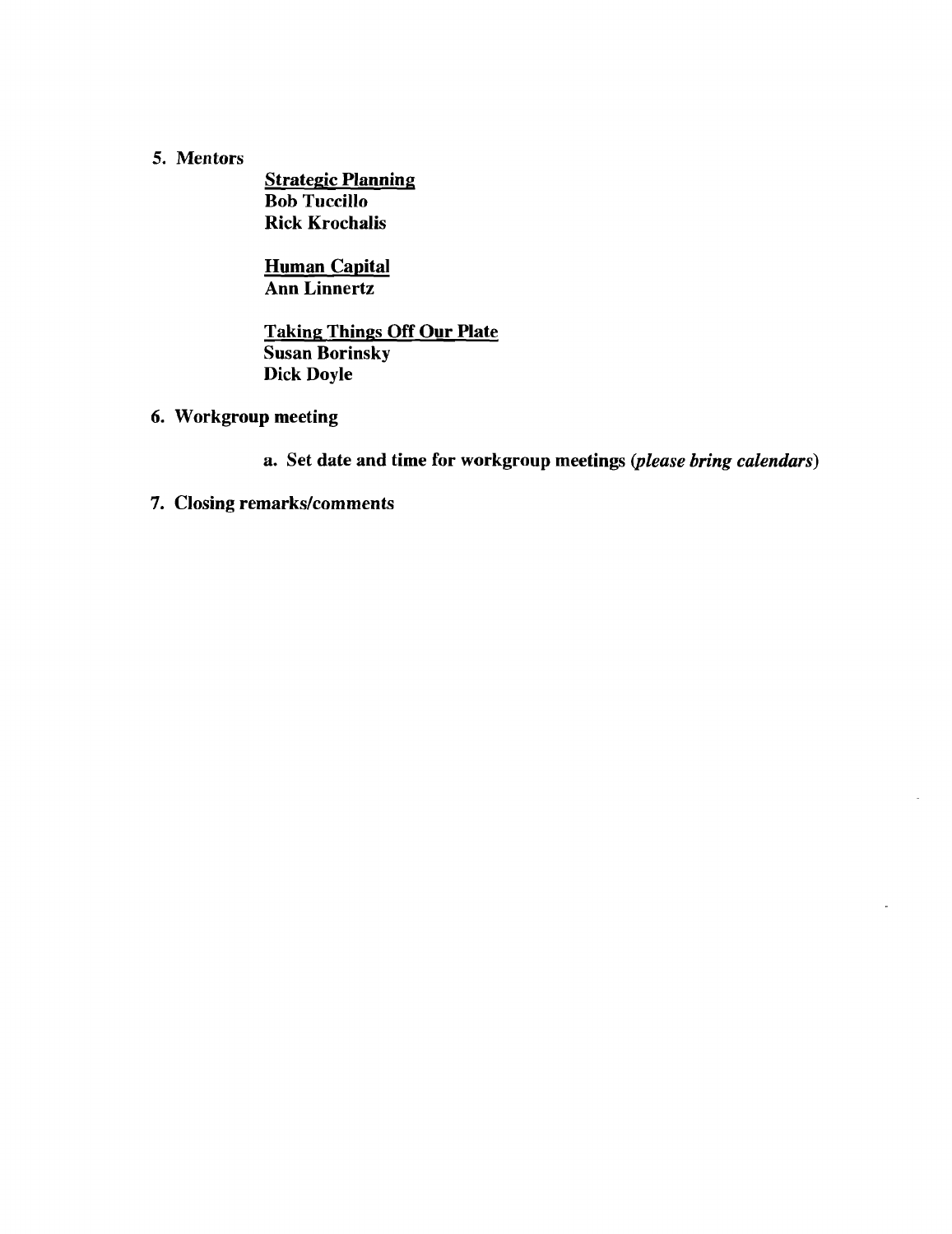# **AGENDA Change Management Town Hall**

# February 6, 2008  $2:30$  p.m.  $-3:45$  p.m. Oklahoma Room Regions - 1-888-942-8133 Pass Code 14774

A discussion about where we are going and how we will get there

- 2:30 pm Welcome -- Deputy Administrator Sherry Little
- 2:33 pm Purpose & Overview - Tina Hodges
- 2:36 pm Change Management Initiatives

Strategic Planning

Susan Herre, Pete Chipman Other Members: Aaron James, Sharon Pugh, John Witmer, Chris Nutakor, Noah Berger, Bruce Robinson, Nancy-Ellen Zusman, David Knight, Ed Delong, Daniel Creighton Facilitators: Yvonne Griffin & Joanne Waszczak

Human Capital

Wanda Diggs Other Members: Paul leBrun, Shelia Byrne, laura Wallace, Jessica Granell, Vince Valdes, Arlene DiRienzo, Darin Allen, Paul Griffo, William Wheeler, Sylvia Marion, Jeffrey Davis

Facilitators: Marlon Harris & David Schneider

# Taking Things Off Our Plate

Victor Austin, Betty Jackson, Pam Brown Other Members: Gail McFadden-Roberts, lucinda Eagle, Carlos Garay, Mark Bechtel, Kate Mattice, Cheryl Hershey, David Beckhouse, Elizabeth Martineau Facilitators: Tina Hodges & Henrika Buchanan-Smith

- 3:06 pm Change Management Webpage - Pam Brown
- 3:09 pm  $Q/A$  & Brainstorming - Henrika Buchanan-Smith

Change Management Workgroups

3:39 pm What's next? - Henrika Buchanan-Smith